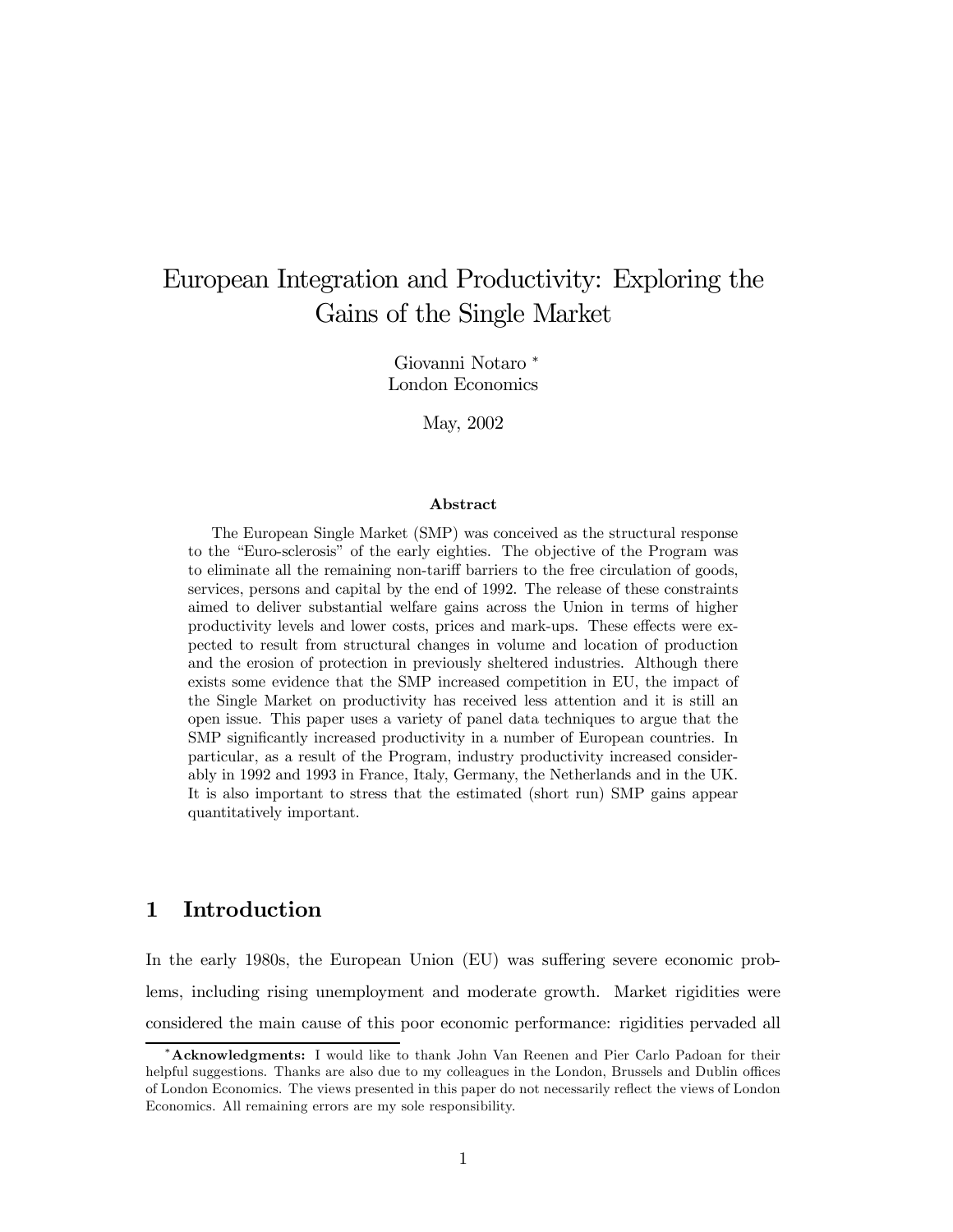European markets, whether relating to products or production factors. Acting against such "Euro-sclerosis" required structural reforms aimed at enhancing market flexibility and reducing barriers to mobility within the EU (European Economy 1996).

In the light of these facts, the EU Commission published the White Paper (1985) on completing the internal market which proposed that Member States abolish all remaining non-tariff barriers to the free circulation of goods, services, persons and capital. By eliminating market fragmentation, the economic aim of the Single Market Program (SMP) was to implement structural changes designed to restore the capacity of the EU to generate growth and employment. More specifically, in the White Paper the Commission proposed 282 specific measures to remove non-tariff barriers - particularly, technical, administrative, and fiscal barriers - by the end of 1992. The opportunities provided by the SMP for the exploitation of economies of scale and the rationalization of production across Europe could have worsened competition in certain sectors as monopoly or oligopoly structures developed. As a result, competition policy was also particularly strengthened in the domain of merger concentration, with the adoption of merger regulation in 1989. Another measure, complementary to SMP, has been a broader use of regional policy, aimed to ensure that the SMP did not adversely affect regional convergence.

As explicitly mentioned in the ex-ante evaluation of the SMP, known as the Cecchini Report (1988), the release of these constraints was expected to deliver substantial welfare gains across the Union. By removing physical, technical and fiscal barriers hindering trade and factor movements within the EU, the SMP aimed to increase productivity and reduce costs, prices, profits and mark-ups. These effects were supposed to result directly from both changes in volume and location of production, and potential shifts in the competitive regime in previously protected industries.

The study of Buigues et al. (1990) ascertained that 40 out of the 120 manufacturing sectors at the NACE three digit level of disaggregation were likely to be especially affected by the SMP. These sectors included those industries in which the main purchaser is the public sector, those where EU trade was hampered by differences in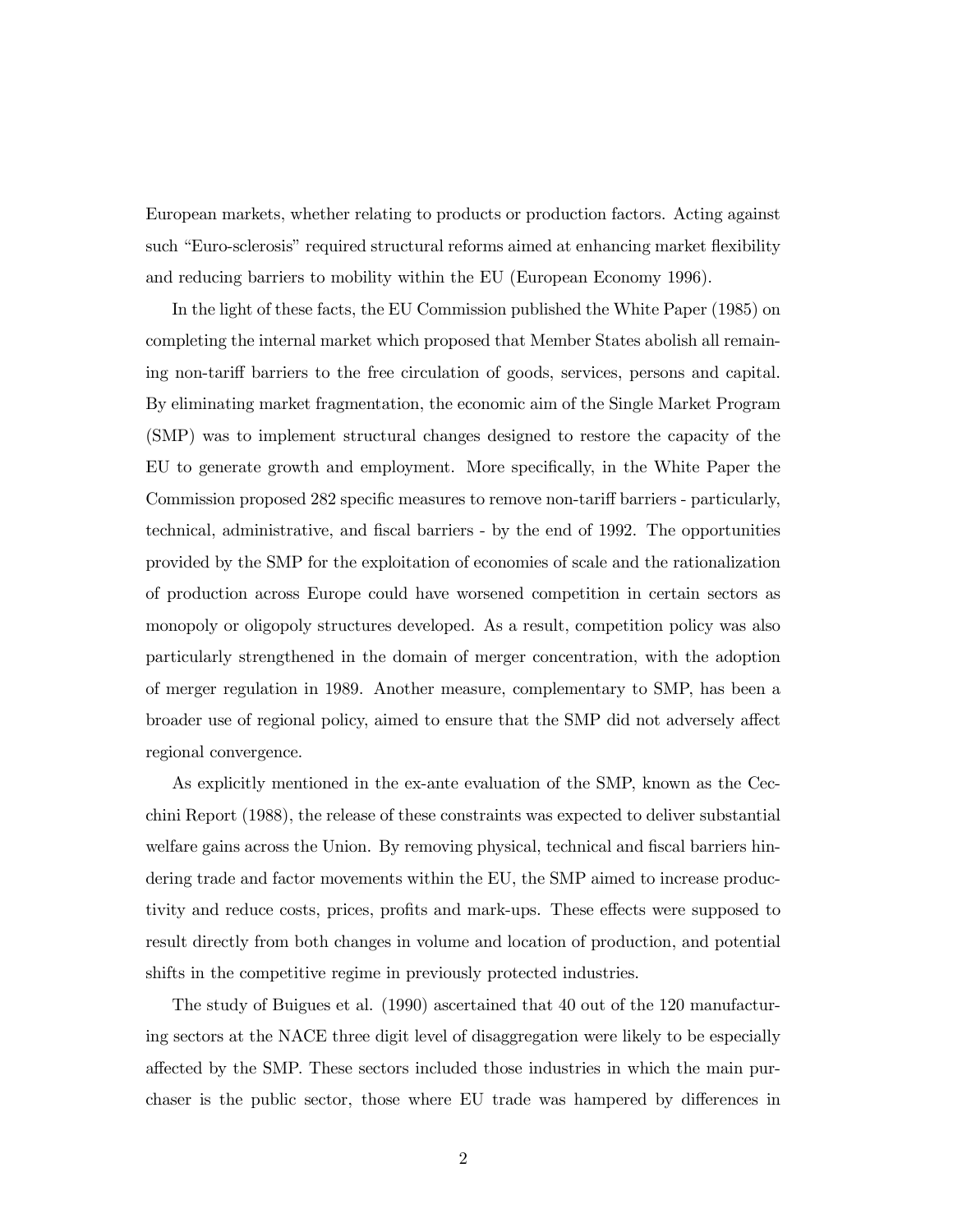national standards and a variety of industries where principal obstacles to trade were administrative and/or technical controls. At that time, these 40 sectors represented somewhere around 12 to 18% of Community GDP (about 40 to 60% of Member States' value added in manufacturing).

At the end of 1992, just as the Single Market was supposed to become a reality, Member States charged the Commission in Council resolution 1218/92 with reporting on the overall effectiveness and impact of the Program. The ex post evaluation of the SMP reports positive evidence at both micro and macroeconomic level, but it does not provide direct estimates of the impact of the Program on productivity (European Economy 1996). Other empirical work in this area is also relatively limited and is only focused on Italy and the United Kingdom (see Bottasso and Sembenelli 1998 and Griffith 2001).

This paper analyses to what extent the Single Market has increased productivity in the European Union. This is done in three different stages. First, the relationship between market integration, competition and productivity is outlined from a theoretical perspective. Second, the empirical evidence on the effects of the SMP on competition and productivity is reviewed and discussed. Finally, this paper estimates the impact of the SMP on productivity in a number of European countries.

The structure is as follows. Section 2 presents the relationship between market integration, competition and productivity from a theoretical perspective. Section 3 discusses the available empirical evidence on the effects of the Single Market on competition and productivity. Section 4 discusses the econometric specification. Section 5 introduces the data, estimation methods and measurement of the core variables. Section 5 presents the econometric results. Section 6 summarizes the main results and concludes.

# 2 The theoretical background

It is generally accepted that market integration policies increase productivity. In addition to fuller exploitation of comparative advantages, specialization and economies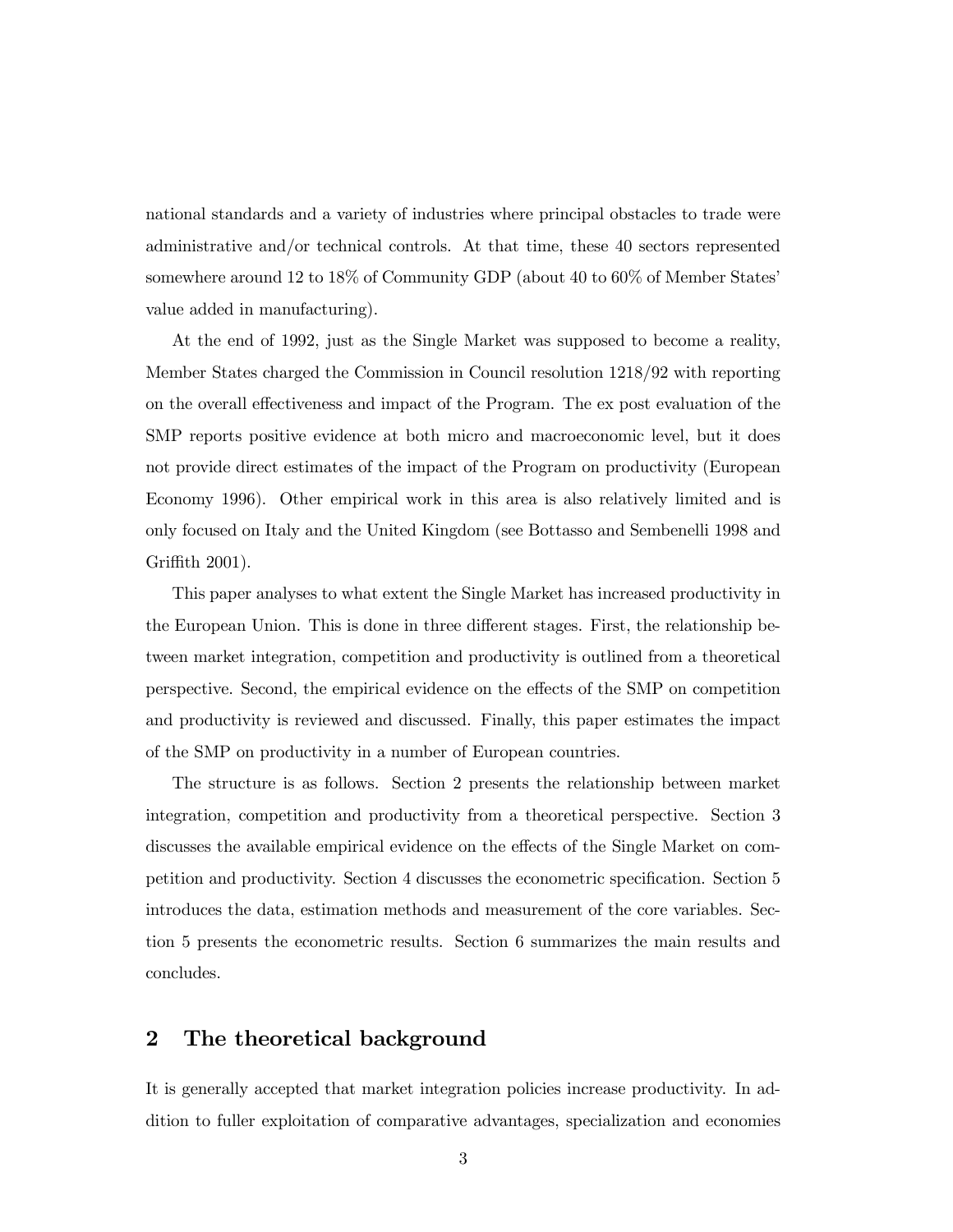of scale, market integration may enhance further productivity gains due to an increase of the degree of competition<sup>1</sup>. In a principal-agent setting, a higher number of agents allows the (uninformed) principal to extract information about (unobservable) agents' behavior. As a result, the more competitive environment gives sharper incentives to reduce slackness and sloth within firms. In addition, models of industry evolution suggest that if firms are characterized by different levels of productivity, a higher competitive pressure leads to a fiercer evolutionary process. Efficient firms grow and survive, while inefficient firms decline and exit. As a result, industry productivity increases.

#### 2.1 Competition, incentives and efficiency

Despite the widespread view that competition is important for productive efficiency, it is not so clear how it works in theory. Intuitively, competitive pressure makes organizations internally more efficient by sharpening incentives to avoid sloth and slack. In principle, however, there is no difference between the owners of a monopolistic firm and those of a competitive one. Quoting Nickell (1996), "The owners of monopolistic firms will be just as keen to prevent slacking by managers and workers as the owners of a competitive firms". It can be argued that the owners of a competitive firm, by making comparisons with other agents' performance, are in a better position to evaluate their managers' effort<sup>2</sup>. This type of incentives are analyzed in the works of Holmstrom (1982b), Nalebuff and Stiglitz (1983) and Mookherjee (1984). In particular, Holmstrom (1982b) shows that if agents face some common uncertainties, relative performance evaluation extracts information optimally. As a result, moral hazard being more detectable, agents will reduce their opportunistic behavior and, hence, will supply proper levels of effort.

Agents' effort can also be increased by implicit incentives that arise naturally from market force. Concerning implicit incentives, the model proposed by Hart (1983) for-

<sup>&</sup>lt;sup>1</sup> Sutton (1991) shows that, other things equal, an enlargement of market size increases the equilibrium number of firms. This can be taken as an intuitive explanation of the increase of competition due to european integration.

<sup>&</sup>lt;sup>2</sup> This is true under the assumption that managers know more about what is going on than the owners. In case of symmetric information, the highest degree of productive efficiency will be automatically achieved, i.e. no principal-agent problem would exist.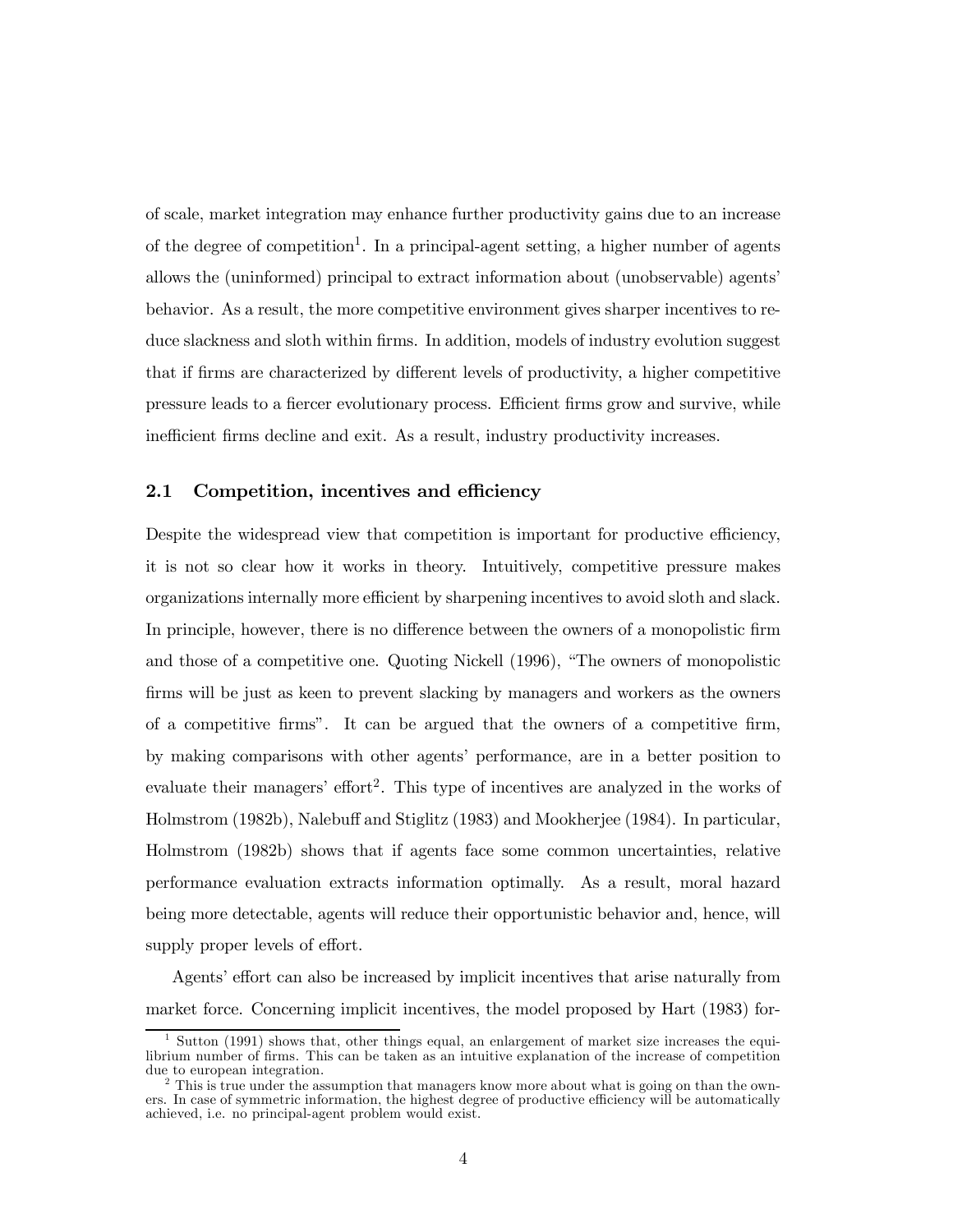malizes the idea that competition is a source of discipline and, under a set of assumptions, demonstrates how it can reduce the amount of managerial slack. Hart assumes there are two types of firms in a industry, "entrepreneurial" (E), where the owner runs the firm and, "managerial" (M), where managers have goals on their own, in particular effort minimization. Owners cannot monitor managerial effort and are uncertain about their firm's cost, but they can observe the outcome of their effort, i.e. the performance of firm. As a result, there will be managerial slack and, in particular when a firm's costs are low, the manager will be able to engage in discretionary behavior and still fulfill his profit target. All firms face common shocks. Under these assumptions, when (marginal) costs are low entrepreneurial firms will expand. Depending on the proportion of entrepreneurial firms, aggregate supply in product markets will rise and product prices will fall. As a result, managers who must fulfill profit targets will have less opportunity to engage in managerial slack. These effects are stronger when the number of firms (a measure of competition) and their heterogeneity increase. It is worth noting that, in contrast with Holmstrom's (1982b) system of incentives, it is not required to observe other firms' profits. In this approach, the market system makes the actions and utilities of different managers interdependent via prices; i.e. the market mechanism itself acts as a sort of incentive scheme. However, Scharfstein (1988) shows that Hart's result are sensitive to the specification of managerial preferences.

Other types of implicit incentives arising from exogenous market forces are given by reputation effects (Holmstrom 1982a, Vickers 1995). The basic idea is that while managerial effort does not influence current earnings, it may influence future marketbased rewards via its impact on the market's estimate of the manager's ability. While the market can observe managerial output, it cannot distinguish effort or ability components from unobserved productivity shocks. In this setting, competition can provide a basis to separate out the manager's effort or ability from an unobserved productivity shock, which is likely to be correlated across the firms operating in the same industry. With the ability component more distinguishable, the market can use its more precise knowledge of managerial output to estimate the managerial ability. As a result, in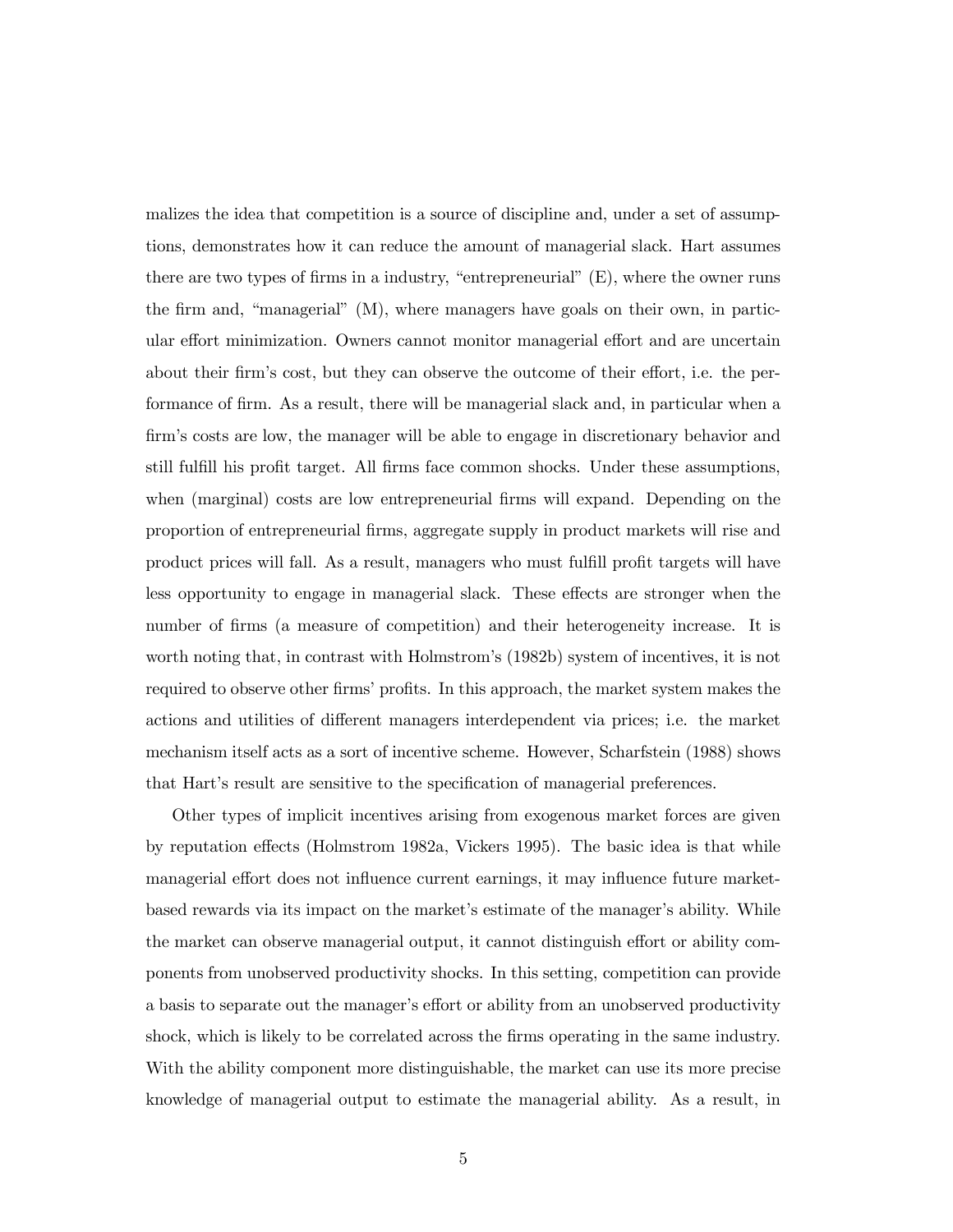order to increase future rewards, managers have incentives to raise their effort early in the career<sup>3</sup>. Nickell (1994) extends these results to N firms and proves that managerial effort increases with the number of firms.

An alternative analysis relies on the possibility that competition may raise the sensitivity of profits to the actions of managers. A model proposed by Willig (1987) investigates the effect of an increase of competition on managerial slack. Competitive pressure is proxied by an increase in the elasticity of demand of a managerial firm, while the internal organization of the firm is modelled according to the principal-agent interaction. In this setting, it is shown that a ceteris paribus increase in competitive pressure raises managerial compensation and, hence, the level of effort. Conversely, if the higher sensitivity effect is dominated by the demand reduction, profits will be lower and consequently, competition effects will be reversed. However, this does not appear to be a robust result. For instance, Hart (1987) notes that the competition pressure effect reduces managerial slack only because the manager obtains surplus that the owner cannot get his hand on. If the owner can keep the manager down to his reservation utility level, this effect disappears. By adopting a Cournot-oligopoly framework, Martin (1993) shows that the degree of firm efficiency is inversely related to the number of firms in the market. The greater the degree of competition in the market, the smaller the payoff associated with a marginal increase in firm efficiency and the less it is in the interest of the owner to set a fee schedule that induces the manager to reduce costs. As a result, in equilibrium, marginal cost is an increasing function of the number of firms. Similar results are presented in the study of Horn, Lang and Lundgren (1994).

 $3$ Vickers (1995) shows that effort increases provided that the correlation of measurement errors in assessing abilities exceeds that the correlation of abilities. Correlation of measurement errors improves the precision with which the market can observe performance and so increases the weight attached to performance in assessing ability. On the other hand, correlation of abilities leads agents to free-ride on each other's efforts. An implication of this argument is that incentives may perform better when agents are in similar environments - in particular, when there is greater correlation of the uncertainties that affect them - than when they are in very different environments.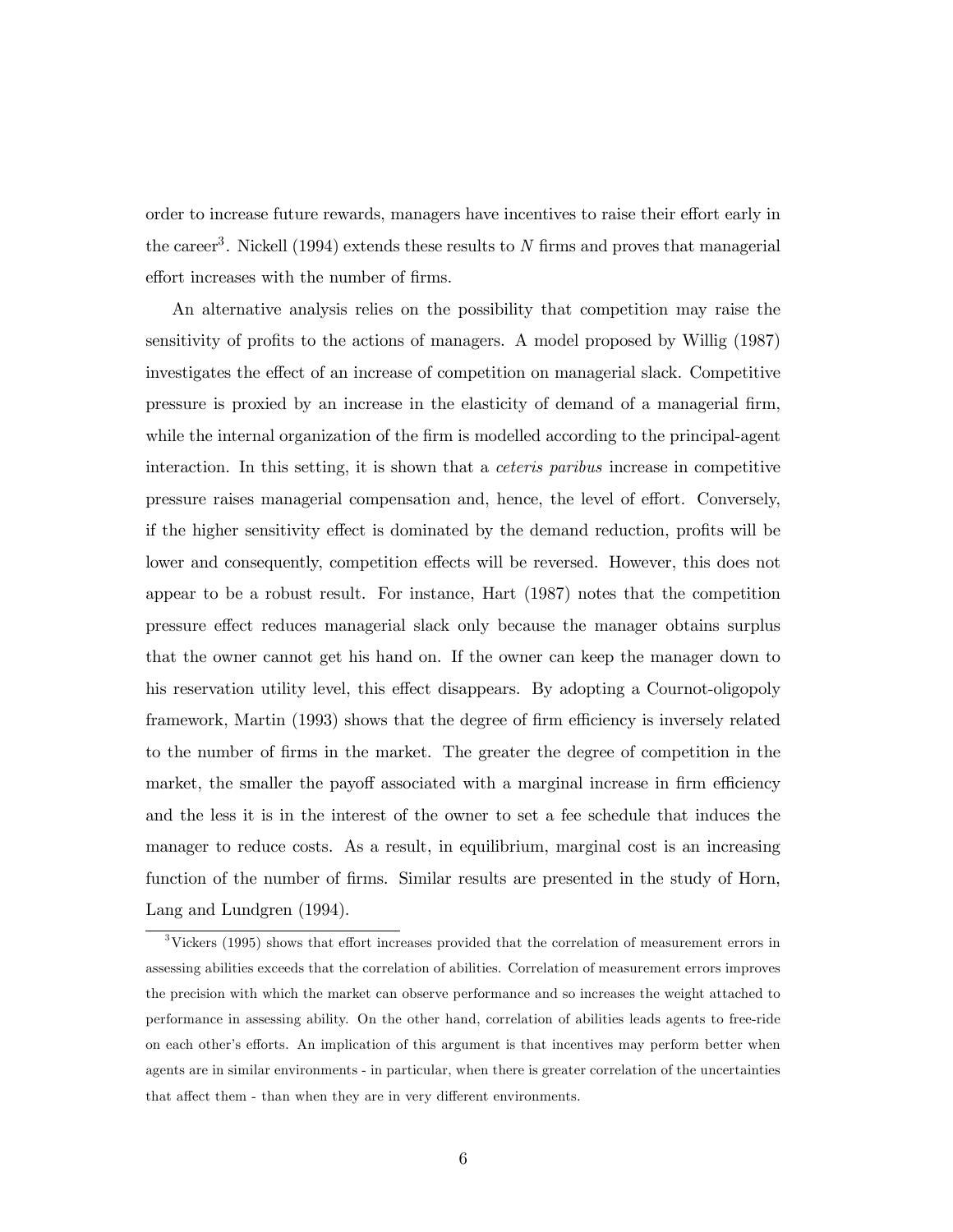As well as managerial effort, competition may also influence the effort of workers. This follows naturally from the notion that product market rents can be shared with workers (Smirlock and Marshall (1983), Dickens and Katz (1987), Stewart (1990)). In this framework, since rents can be captured in the form of higher wages or reduced effort, an increase in the degree of competition leads to an increase of workers' effort. By focusing on unionized firms, where firms and unions bargain over both wages and effort, Nickell (1994) shows that an increase of competition may lead to increases in unionized effort.

There are also alternative explanations of the relationship between competition and productivity. For example, the degree of competition could positively provide incentives for R  $\&$  D expenditure. This argument follows by considering that a competitive firm gains more from innovation than a monopolist can gain (Arrows 1962). However, this is controversial. By innovating, a monopolist can keep the entrant out of the market and retain the monopoly position. The best the potential entrant can do by innovating<sup>4</sup> is to gain admittance to what will then become a duopoly. This will determine a reduction of monopolist's profits. Thus, as Tirole (1989 p. 393) notes, "because competition reduces profits, the monopolist's incentive to remain a monopolist is greater than the entrant's incentive to become a duopolist". In addition, following Shumpeter (1943), it can be argued that monopolistic firms can more readily fund R & D expenditure because they face less market uncertainty and have a larger, more stable cash flow. The consequence of these opposing forces is that, in general, the relationship between competition and R  $\&$  D expenditure is either positive or negative depending on the specification of the model. Finally, it can be argued that in oligopolistic industries, resources may be spent on deterring rivals, and this can lead directly to production inefficiency. The use of excess capacity to make entry deterrence credible is an example of this.

<sup>4</sup> This argument does not apply in a case of drastic innovation.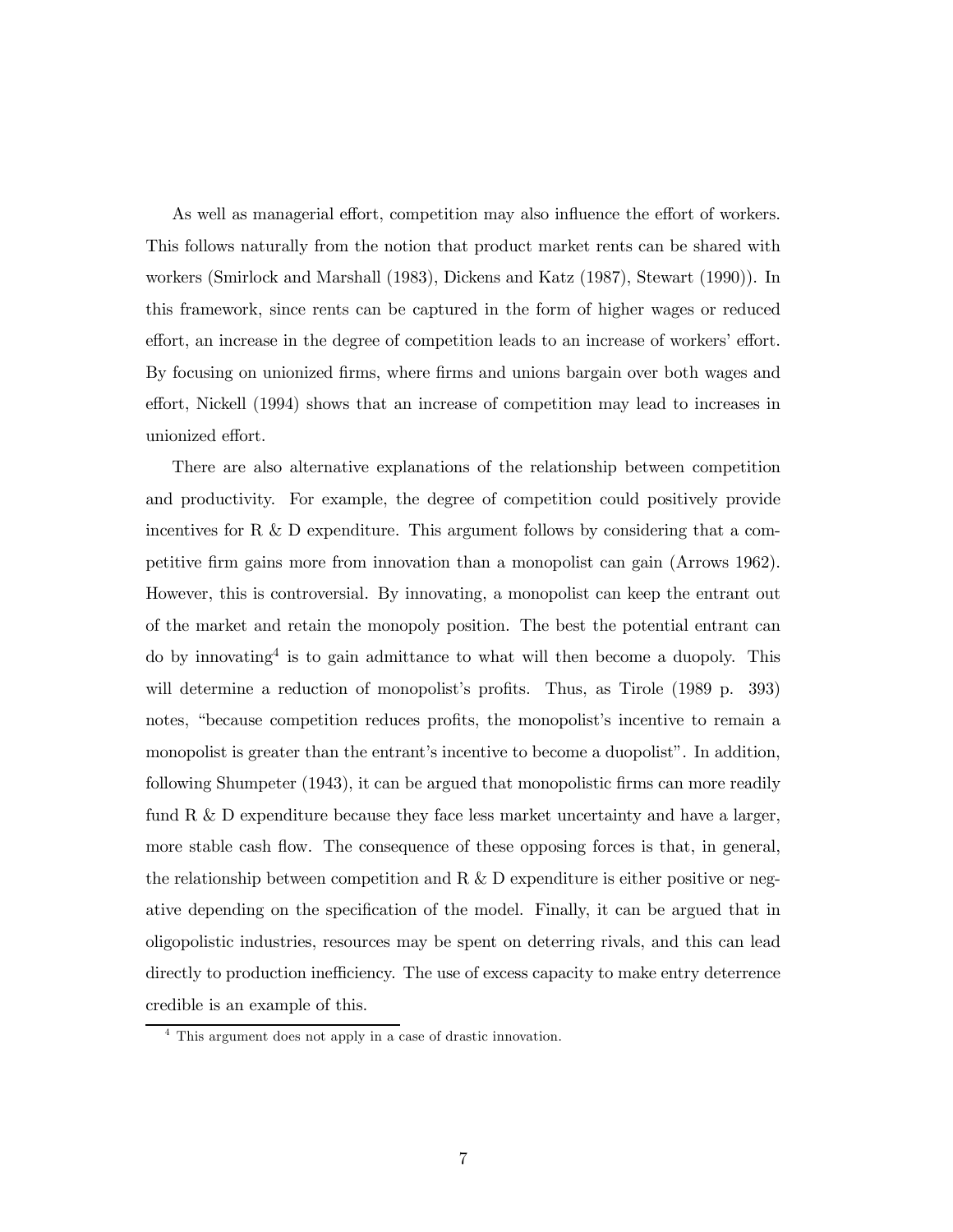#### 2.2 Industry evolution

A higher degree of openness of the market may affect the process of selection and, hence, the evolution of an industry. Efficient firms grow and survive, while inefficient firms decline and  $ext{exit}^5$ . Although this process can be seen as an immediate implication of Ricardo's 1817 theory of comparative advantage and specialization, alternative explanations can be obtained from the literature on industry evolution.

Jovanovic (1982) proposes a theory of selection and industry evolution, where the firm's entry-stay-exit decision depends on its predicted cost. In this framework, costs are random, and different among firms. Each firm knows the *distribution* of true costs among them, but no firm knows what *its* true cost is. All firms have the same prior beliefs, and each firm regards itself as a random draw from the population distribution of true costs. This "prior" distribution is then updated as information becomes available. At the start of every period, a firm decides whether to exit or stay based upon its current cost information. If the firm is a low cost firm, it is likely that the evidence will be favorable, and the firm will survive. If its costs are high, then it may not wait long before exiting the industry. The evolution of the economy is then driven by these optimizing agents' learning and selection decisions. Market integration forces domestic firms to compete directly with foreign firms. It is likely that markets integration shifts the critical cost value for the exit decision toward zero<sup>6</sup>, implying that a higher number of firms decide to  $\text{exit}^7$ . As a result, by inducing a fiercer evolutionary process, market integration increases industry productivity.

Focusing directly on productivity dynamics, Hopenhayn (1992) proposes a model of industry evolution with firm-level heterogeneity and price-taking behavior in a dynamic competitive framework. Firms are subject to a random productivity shock every period and the probability of a future positive shock is increasing in this period productivity.

 $5$  There is now a growing body of empirical papers which look at relative importance of these effects on productivity growth. See for instance Griliches and Regev (1995) and Levinsohn and Petrin (1999).  $\delta$  That is, for a given confidence level the tails of the new distribution are less thick after markets integrate.

This can happen if the proportion of low-cost competitors differs across countries/industries and takes a higher value after market integration. Different proportions of low-cost firms across country/industries may be well explained by historical and/or accidental factors.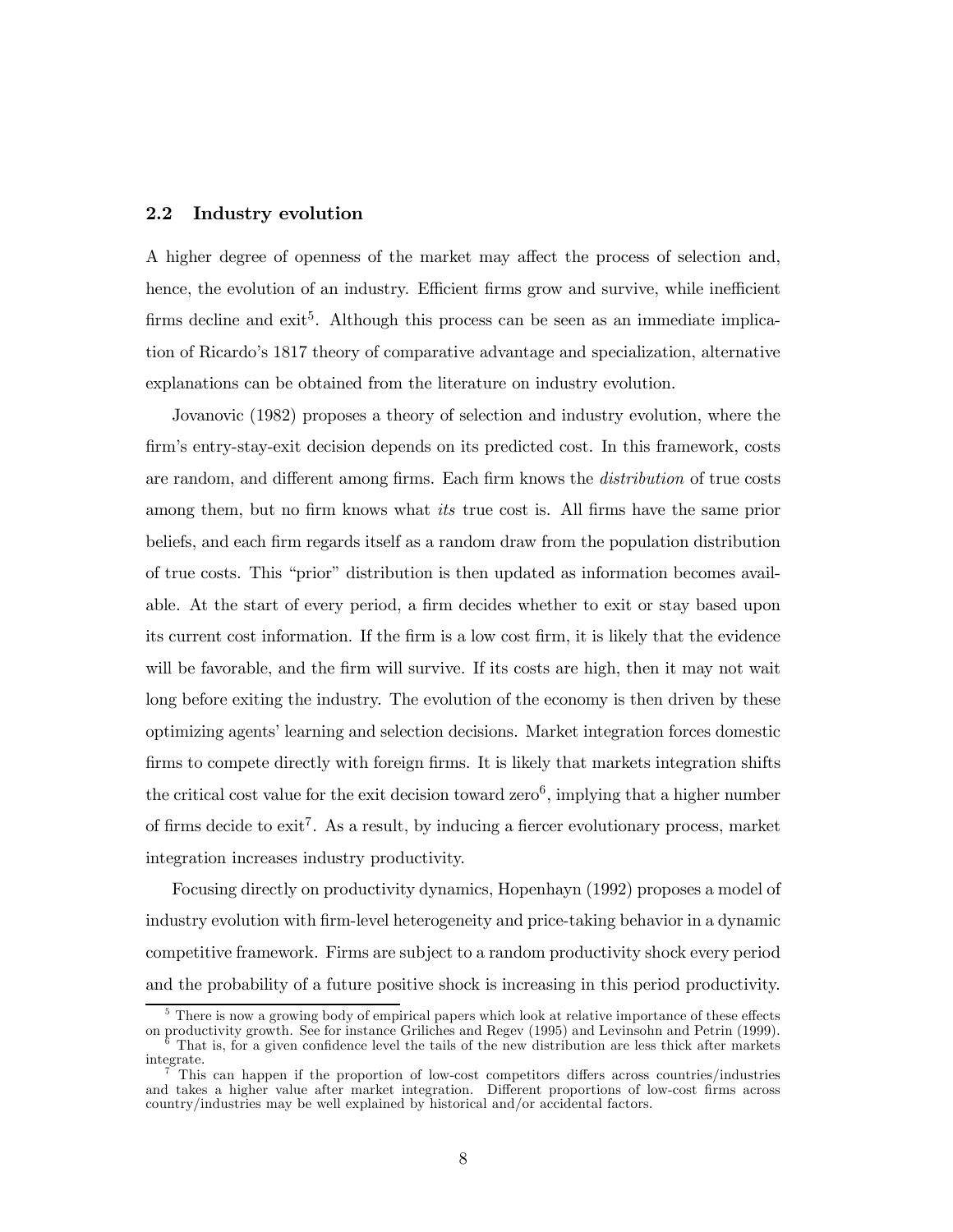Hence, high productivity firms are more likely to remain high productivity firms. From this basic framework, Hopenhayn shown that in equilibrium low productivity firms are more likely to exit, and that older cohorts of firms will be more productive than younger cohorts. Again, as a direct effect of the SMP, domestic firms have to compete with foreigners in the same marketplace. It is likely that in some industries domestic firms will become (relatively) more productive, while in others they will become (relatively) less efficient. Since the probability of a positive productivity shock is increasing in this period productivity, the next productivity shock will force firms that would have decided to stay in separated markets to exit.

### 3 Some evidence on the Single Market Program

The evaluation of the effects of the SMP on the level of efficiency is a challenging task for several reasons. First, the period that has elapsed since the beginning of SMP is relatively short, many of the measures were put in place recently, and much of the necessary statistical information is only available up to 1994 or even 1993. Secondly, the SMP has been implemented at varying speeds and intensity in different sectors and different Member States. Lastly, the period of investigation has been an extremely eventful one for the global economy<sup>8</sup>. Nevertheless, the first detailed ex-post analysis of the SMP provides some positive evidence of the impact of the Program on European economies at both micro and macroeconomic level (European Economy 1996).

With reference to the SMP's degree of implementation, and to what extent it has been really effective in removing obstacles to the free circulation of goods, services, persons and capital, the evidence provided is satisfactory. In terms of the White Paper alone9, nearly 93% of the associated Single Market measures had been transposed into domestic legislation by mid-May 1996<sup>10</sup>. In addition, a survey of 20000 enter-

<sup>8</sup> Europe has also experimented the enlargement of the EU to Spain and Portugal, German reunification in 1990, and the economic transformation in Central and Eastern Europe.

In order to prevent anti-competitive effects led by increases in concentration, competition policy has been particularly strengthened in the domain of merger concentration, with the adoption of merger regulation in 1989. Another Community initiative which complements and affects implementation of SMP is regional policy. In order to ensure that the SMP does not adversely affect regional convergence, structural funds are directed toward particular areas (European Economy, 1996).

 $10$  However, the fact that SMP legislation has, to a great extent, been transposed into Member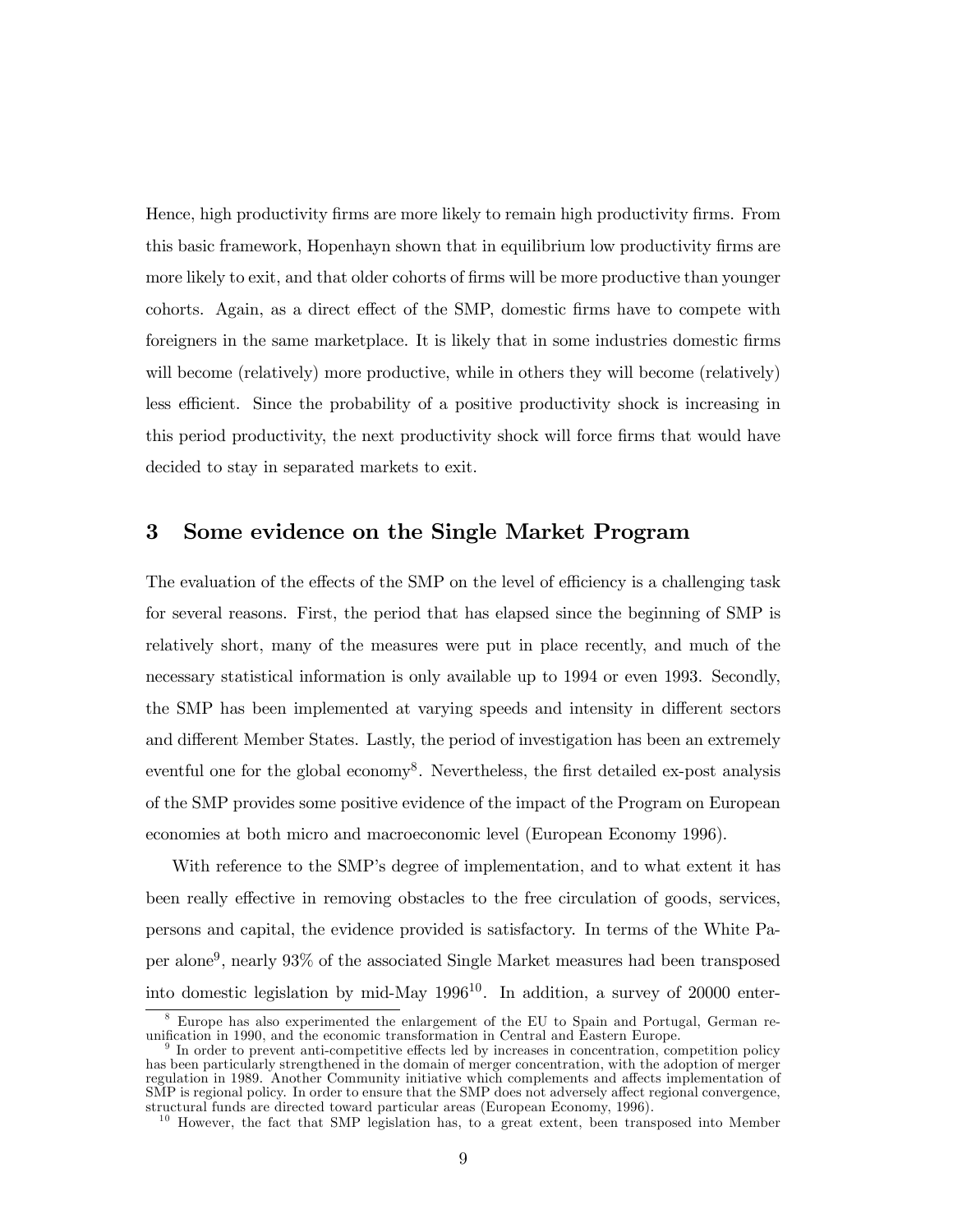prises around the Community by Eurostat on their perceptions of the impact of the SMP, provides generally positive responses, especially in the manufacturing sector. Bearing this in mind, more detailed empirical evidence of the SMP on the increase of competition, productivity levels, and growth will be the subject of the next two subsections.

#### 3.1 Changes in the competitive environment

Regarding the change in competitive environment, the expectation of increased competition as a consequence of the SMP is supported by the available empirical evidence. Nevertheless, some additional robustness tests would be necessary. Along these lines, the study carried by London Economics (1996) on cross-section data from EU 12 reveals a significant negative effect of the SMP on the level of price-cost margins<sup>11</sup> for the period 1980-92. Other things being equal, the estimates indicate that the SMP yields a yearly reduction of 0.20 percentage points in margins as of 1987. The relative decline in margins triggered by the SMP has been particularly important in some of the manufacturing sectors most sensitive to SMP (specifically sectors which had moderate non-tariff barriers before the SMP) but also in sectors which were not particularly affected by the SMP. Conversely, the effects on some of the SMP highly sensitive sectors<sup>12</sup> does not appear to have been significant. This last result casts some doubts about the causality (SMP vs. not SMP) of the estimated fall of price-costs ratios across the European countries.

Detailed evidence is also provided by the analysis of Allen et al. (1998). These authors estimate the impact of the SMP on patterns of consumption and trade arising directly from the lowering of trade barriers (the direct effect) and the resulting im-

States' domestic legislations is not in itself a sufficient condition for the Single Market to actually work. The following new problems are becoming clearer: non-adoption of Single Market measures; legislative inadequacies; ineffective enforcement of the legislation; the emergence of new obstacles (European Economy 1996).

 $^{11}$  In a Cournot oligopoly with N players, in a symmetric equilibrium, the price-cost margin is given by:  $\frac{p-c}{p} = \frac{s}{|\epsilon|}$ , where p is the price, c is the marginal cost, s is the (symmetric) market share, and  $\epsilon$  is the demand elasticity. In the above expression, a reduction in the price-cost margin implies an increase in the number of competitors.

 $\frac{12}{12}$  Namely, pharmaceutical products, electrical equipment, etc.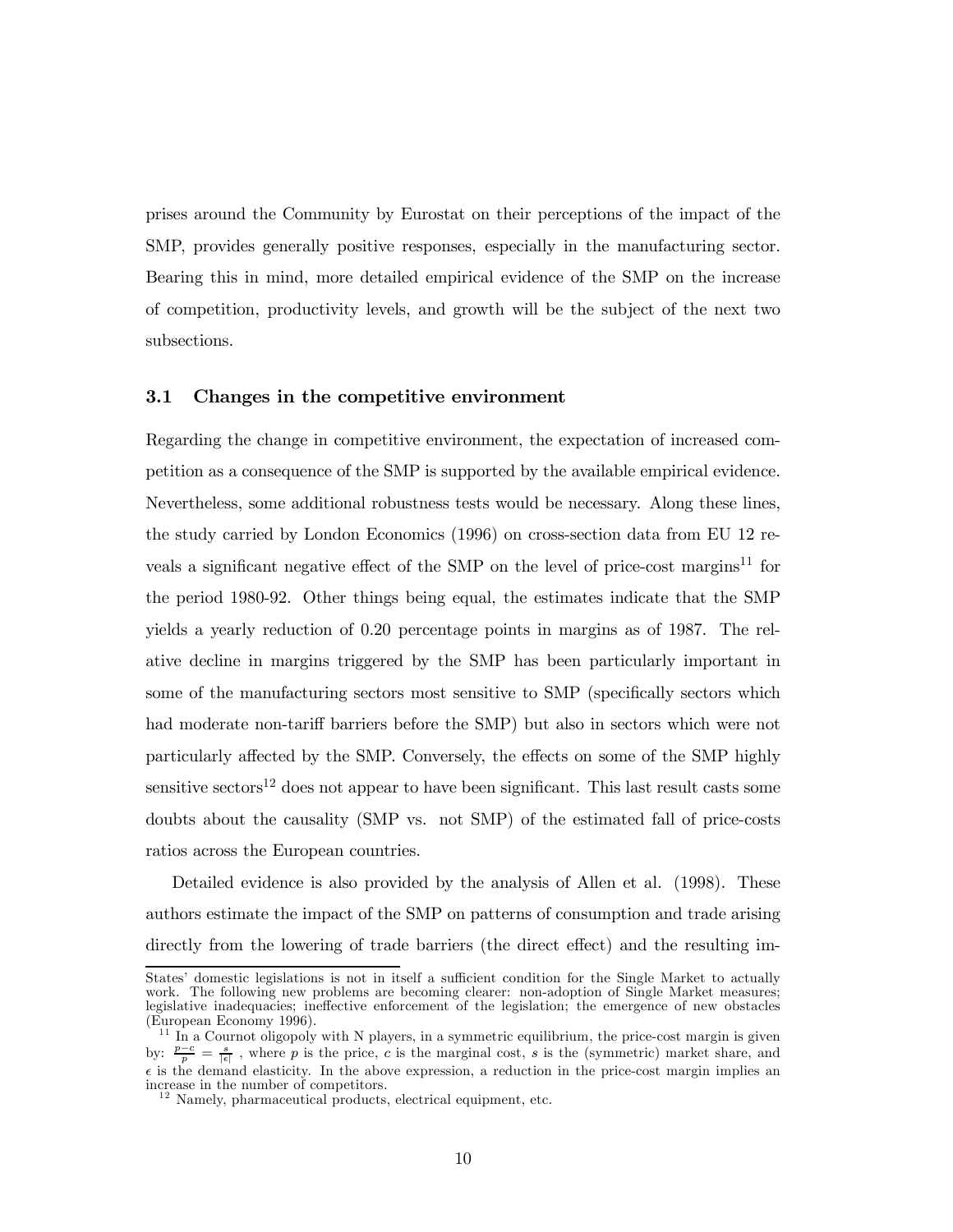pact on price-cost margins and industrial restructuring (the competition effect). The model is estimated for fifteen sectors in each of four countries of the European Union (France, Germany, Italy and the United Kingdom), chosen on the basis of their ex-ante identification by Buigues et al. (1990) as being particularly sensitive to the SMP. The SMP terms are described by a set of dummy variables for the years 1992-94 included in both the demand and supply equations. As expected, the impact of trade barrier reduction on mark-ups is negative and yields a reduction of 3.9 percentage points on average. In contrast to the London Economics' study, the fall in price-cost margins is reflected in all but one of the sectors studied. However, in order to relate these results to the SMP and not to an eventual common shock, these estimation procedures should be repeated including data from non sensitive sectors. A not significant change of the price-cost margins in the non sensitive industries would be a more robust test in favor of the SMP.

#### 3.2 Impact on productivity

Turning to the expected productivity gains from the Program, some qualitative evidence is reported in European Economy (1996). In first instance, the restructuring phase has taken place mostly through the capital markets via mergers and acquisitions, with a more limited role for entry, exit and the internal growth or decline of existing firms. Concerning the effect of volume and location of production, the increased exploitation of scale economies in the manufacturing industry has been assessed by focusing on the evolution of firm size. The results suggest that this structural characteristic of European manufacturing sector has remained unchanged as a consequence of the SMP. Furthermore, at the sectoral level, the stronger growth in firm size has mainly involved industries that were not SMP-sensitive (European Economy, 1996 p. 124). By comparing different types of industries<sup>13</sup>, strong growth of average size has been detected in advertising-intensive industries, in all the four main countries. This confirms that, in these industries, the exploitation of the scale economies is linked to

<sup>&</sup>lt;sup>13</sup> Namely, exogenous and endogenous fixed (and sunk) costs (Sutton, 1991; Davies, Lyons et al. 1996).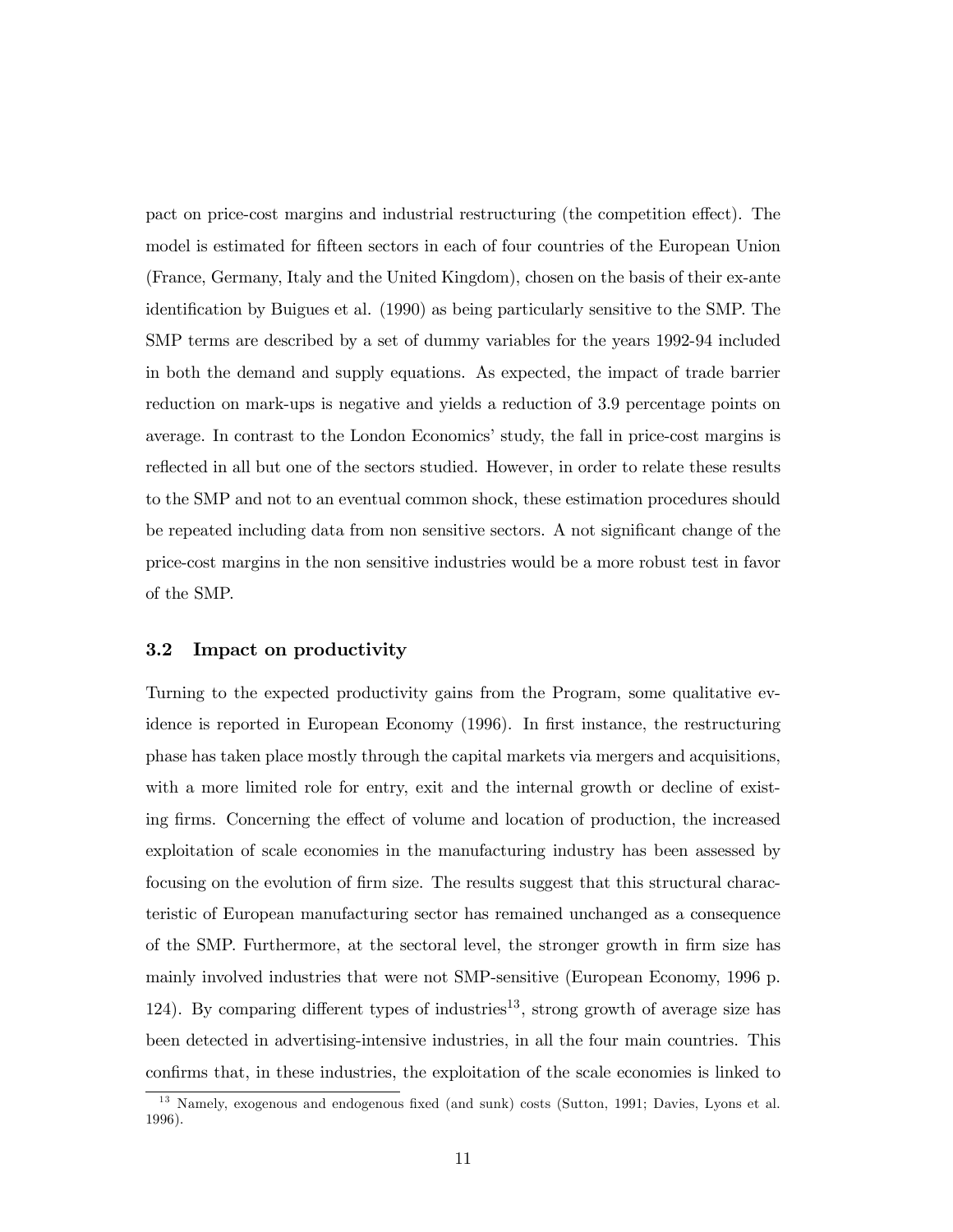the creation of strong brand names, development of new products and heavy up-front advertising investments. However, this ex-post review of the SMP benefits does not contain direct estimates of the impact of European integration on the level and growth of productivity.

Some empirical evidence on this issue is provided by Bottasso and Sembenelli (1998). They estimate a Solow's residual equation<sup>14</sup> for three sub-samples of Italian manufacturing firms<sup>15</sup>, obtained by using the ex-ante information provided by Buigues and al. (1990). By comparing the pre-reform (1982-1987) with the post-reform (1988- 1993) performance of the variables of interest across different sub-samples, they estimate the impact of the SMP on market power and productivity. For the sample of the "highly sensitive" firms, the main findings are: 1) market power firms decreases by 50% in the SMP implementation compared to previous years; 2) productivity growth increases during the 1985-1987 period, that is from the announcement of the signature of the White Paper (1985) until the starting of the implementation of the SMP (1987). This is consistent with the idea that sensitive firms anticipate an expected increase in competitive pressure by reducing inefficiencies. The fact that similar patterns are less apparent in other periods, nor for the other sample of firms makes the authors confident about the nature of the shock. Unfortunately, their methodology does not allow to identify productivity shocks related to the Single Market from other shocks affecting the sensitive sectors.

By using panel data at establishment level, Griffith (2001) finds that the Single Market increased competition in the UK and this, in turn, raised productivity. Again the measurement of the Program is based on the sensitive sectors identified by Buiges et al. (1990), while the "after the Program" period is taken as 1993 -1996. Interest-

 $\Delta q_{it} = \mu_{it} * PRE * \left(s_{it}^M \Delta m_{it} + s_{it}^L \Delta l_{it}\right) + \mu_{it} * POST * \left(s_{it}^M \Delta m_{it} + s_{it}^L \Delta l_{it}\right) + \gamma_{it} \Delta k_{it} + \Delta a_t + \Delta v_{it}$ 

 $14$  Their empirical model is

where  $\Delta q_{it}$ ,  $\Delta l_{it}$ ,  $\Delta m_{it}$  are first differences of (log of) gross output, labour and materials, divided by the net capital stock,  $\Delta k_{it}$  is the first difference of the (log of) net capital stock,  $\mu_{it}$  is price over marginal cost,  $s_{it}^M$  and  $s_{it}^L$  are the shares of materials and labour in total revenues,  $\gamma_{it}$  is the local scale elasticity measure minus 1,  $\Delta a_t$  is a time effect,  $\Delta v_{it}$  is a  $MA(1)$  random component and  $PRE$ (POST) is a dummy variable taking value 1 for the years 1982-1987 (1988-1993) and 0 otherwise.<br><sup>15</sup> Respectively "highly sensitive firms", "moderate sensitive firms" and "non sensitive firms".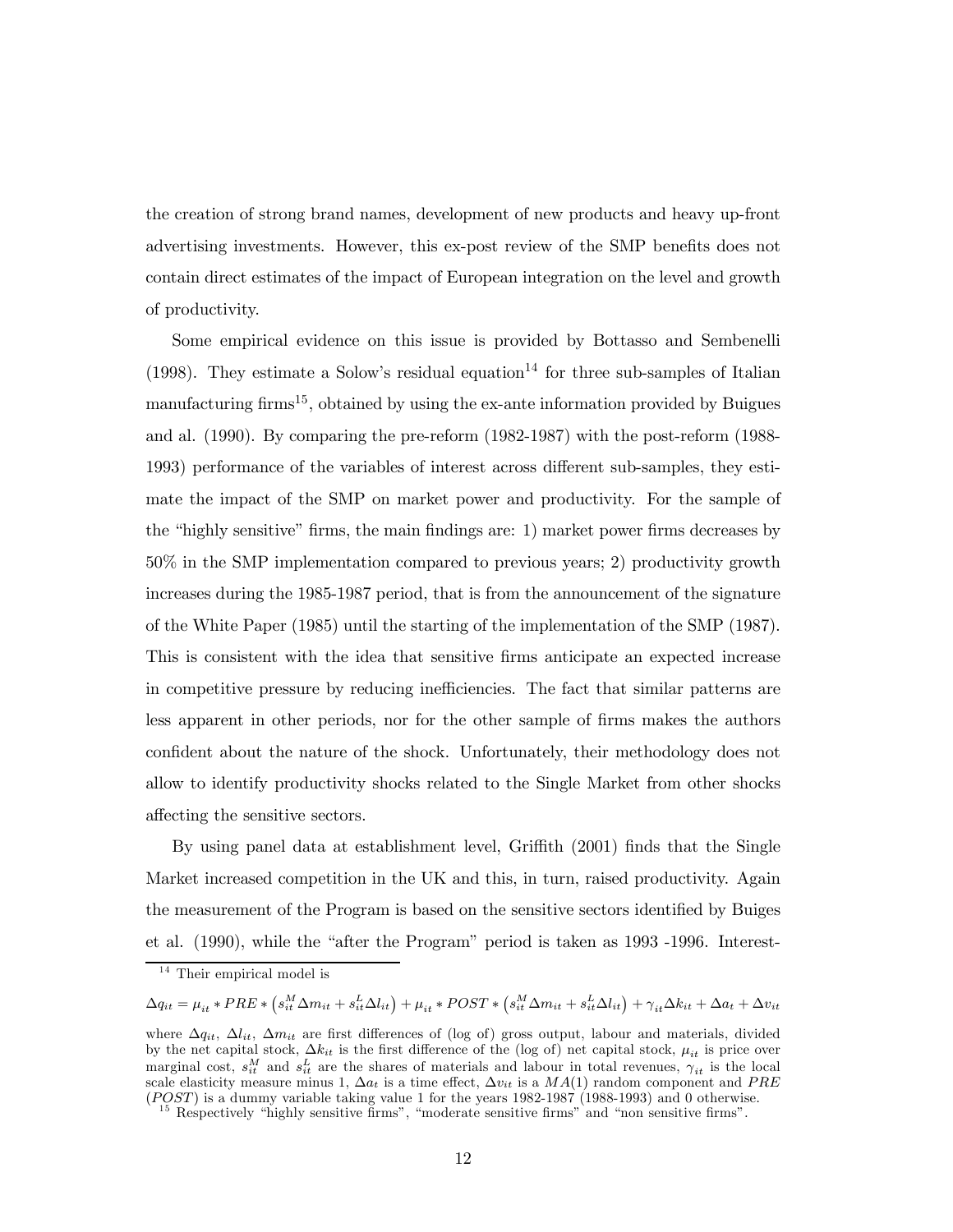ingly, the results suggest positive effects of the Single Market in those establishments characterized by a principal-agent set up (managerial firms) but not in the others (single or enpreneutrial firms). This provides empirical support for the mechanism that the SMP raised productivity by mitigating agency costs.

However, both these studies do not exploit the fact that the Single Market is a policy change affecting the European Union as a whole. Taking account of the multicountry dimension of the Program should make possible to identify productivity shocks related to the SMP from other (unobservable) country/sectoral shocks.

### 4 The empirical formulation

This section considers the basic model and estimation, data, and measurement problems.

#### 4.1 The productivity equation

A generalized, Cobb-Douglas production function is used as a framework, although the effects of alternative specifications and/or adjustments to the input measures will also be considered. Denoting countries by  $i = 1, ..., N$ , manufacturing industries by  $j = 1, ..., J$  and time by  $t = 1, ..., T$ , the basic model has the log-linear form

$$
y_{ijt} = \beta_{1i} y_{ijt-1} + \beta_{2i} l_{ijt} + \beta_{3i} k_{ijt} + \beta_{4i} CYCLE_{ijt-2}
$$
  
+
$$
\beta_{5i} TREND_{it} + S_{ijt} + \phi_{ij} + \lambda_t + \epsilon_{ijt}
$$
 (1)

where  $y_{ijt}$  is log real output,  $l_{ijt}$  is log employment,  $k_{ijt}$  is log capital stock,  $CYCLE_{ijt-2}$  is a cyclical component,  $TREND_{it}$  is a country-specific linear time trend,  $S_{ijt}$  reflects those factors capturing the impact of the Single Market Program on the level of productivity,  $\phi_{ij}$  are country-industry effects,  $\lambda_t$  are time effects, and the coefficients are allowed to vary across countries i. The set of fixed effects cover all unobserved country-industry specific shocks influencing the level of productivity, while  $\lambda_t$  captures macroeconomic shocks which affect the level of productivity in all countries. Finally,  $\epsilon_{ijt}$  captures all the other shocks to industrial productivity and it is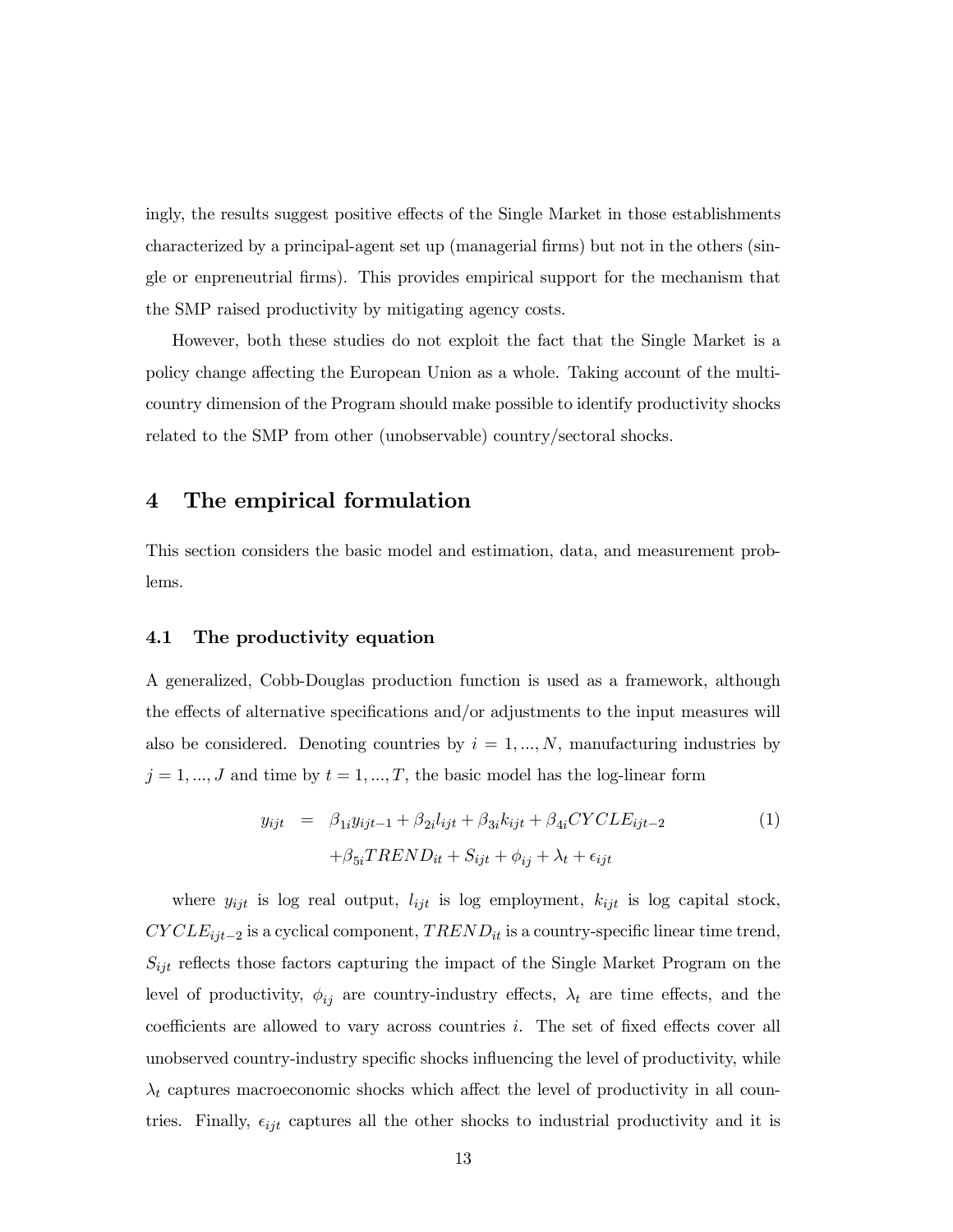considered to be serially uncorrelated. Absence of serial correlation is assisted by the inclusion of dynamics in the form of a lagged dependent variable. This is a simple way to capture the fact that, whenever factors of production are changed, it typically takes some time for output to reach its new long run level<sup>16</sup>. For example, if new capital goods are purchased, it may take a considerable time before the new machines are fully operational.

#### 4.2 Estimation

As long as the fixed effects  $(\phi_{ij})$  in equation (1) are uncorrelated with the included variables, consistent estimates of the parameters of interest can still be identified. This is unlikely to be the case, however. The fixed effects reflect unobserved factors such as managerial ability and other technical differences between firms affecting the level of productivity (see, for example, Hoch 1962; Mundlack 1961; Nerlove 1965).

A natural way to eliminate such unobserved heterogeneity is to transform the observed variables by subtracting out the appropriate time series means for each crosssectional unit, and then to apply the least squares estimator to the transformed data (Within Groups Estimator). This estimator is BLUE with strictly exogenous regressors. While there are reasons to believe that this condition may hold for the  $SMP_{ijt}$ variable, the Single Market being a policy measure decided by the European Commission, this is hardly the case for the others. Therefore, weak exogeneity is assumed. This hypothesis would be violated if, for example, firms correctly predict future productivity shocks (e.g. ex post effects of SMP) and this would be reflected in serial correlation of the  $\epsilon_{ijt}$  term. Therefore, serial correlation tests are presented after the results are shown<sup>17</sup>. In the presence of weakly exogenous regressors, it should be noted that there may be finite sample biases with the Within Group Estimator. The results in Nickell (1981), however, find that the magnitude of this bias diminishes in the length of the time series element of the panel. Since the sample runs for 23 years, the size of

<sup>&</sup>lt;sup>16</sup> The corresponding long run equilibrium coefficients can be obtained by multiplying the short run coefficients by  $1/(1 - \beta_{1i})$ .

<sup>&</sup>lt;sup>17</sup> This is a LM statistic which tests for a AR(1) and/or a MA(1) structure in the residuals in a fixed effects context. It is asymptotically distributed as  $N(0, 1)$  under the null, Baltagi (1995).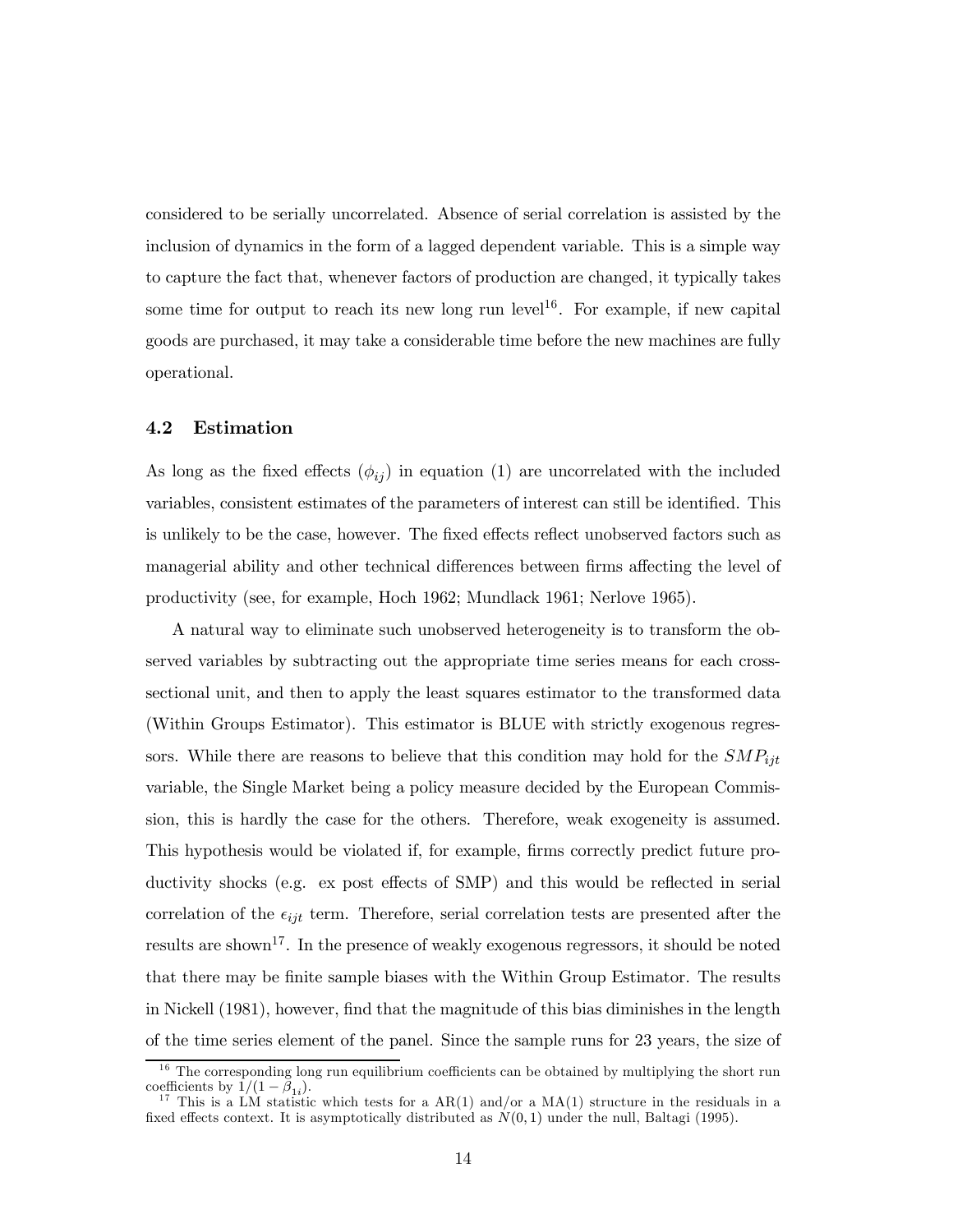this bias is likely to be small.

Finally, additional concerns are given by the potential endogeneity of labour and/or capital. In fact, it should be noted that important components of the error term are those productivity shocks that are directly related to employment or capital intensity. For example, autonomous shocks to effort may induce a rise in output and a possible fall in employment. In order to avoid the corruption of parameter estimates caused by possible correlations between  $\epsilon_{ijt}$  and  $l_{ijt}$  or  $k_{ijt}$ , the robustness of the results will also be checked by re-estimating the model with instrumental variables techniques. As long as the basic error,  $\epsilon_{ijt}$ , is serially uncorrelated, all lags on l and k beyond  $t-1$  are valid instruments. It is worth noting that the validity of these instruments depends crucially on the absence of serial correlation in  $\epsilon_{ijt}$ , which will be investigated using a serial correlation test described in Baltagi (1995).

#### 4.3 Data and measurement issues

#### 4.3.1 Data sources and sample size

The data used in this empirical application comes from OECD industrial databases (see Appendix 1 for details). The main data source is the OECD Stan Industrial Database (1996) which provides information at the three-digit industry level on value added, employment, investments, labour compensation, import and export. To obtain measures of the capital stock, this basic data has been combined with data on capital stock at the two-digit industry level from the OECD International Sectoral Data Base (ISDB). A whole-economy PPP and an investment PPP have been used to convert constant (1990 price) data on value added and capital stock into a common currency (US dollars), also obtained from the ISDB data set.

The sample consists of 30 manufacturing industries in eight OECD countries over the period  $1970-1993^{18}$ . For some of the industries, information is also available at the four-digit industry level. When the more disaggregated information is available, it is

<sup>&</sup>lt;sup>18</sup> Finland, Norway, and Sweden have been excluded from the dataset because they were joining the European Union during the years of the SMP. Denmark has also been excluded because it presents a very heterogeneous mix of sensitive sectors relatively to the other countries.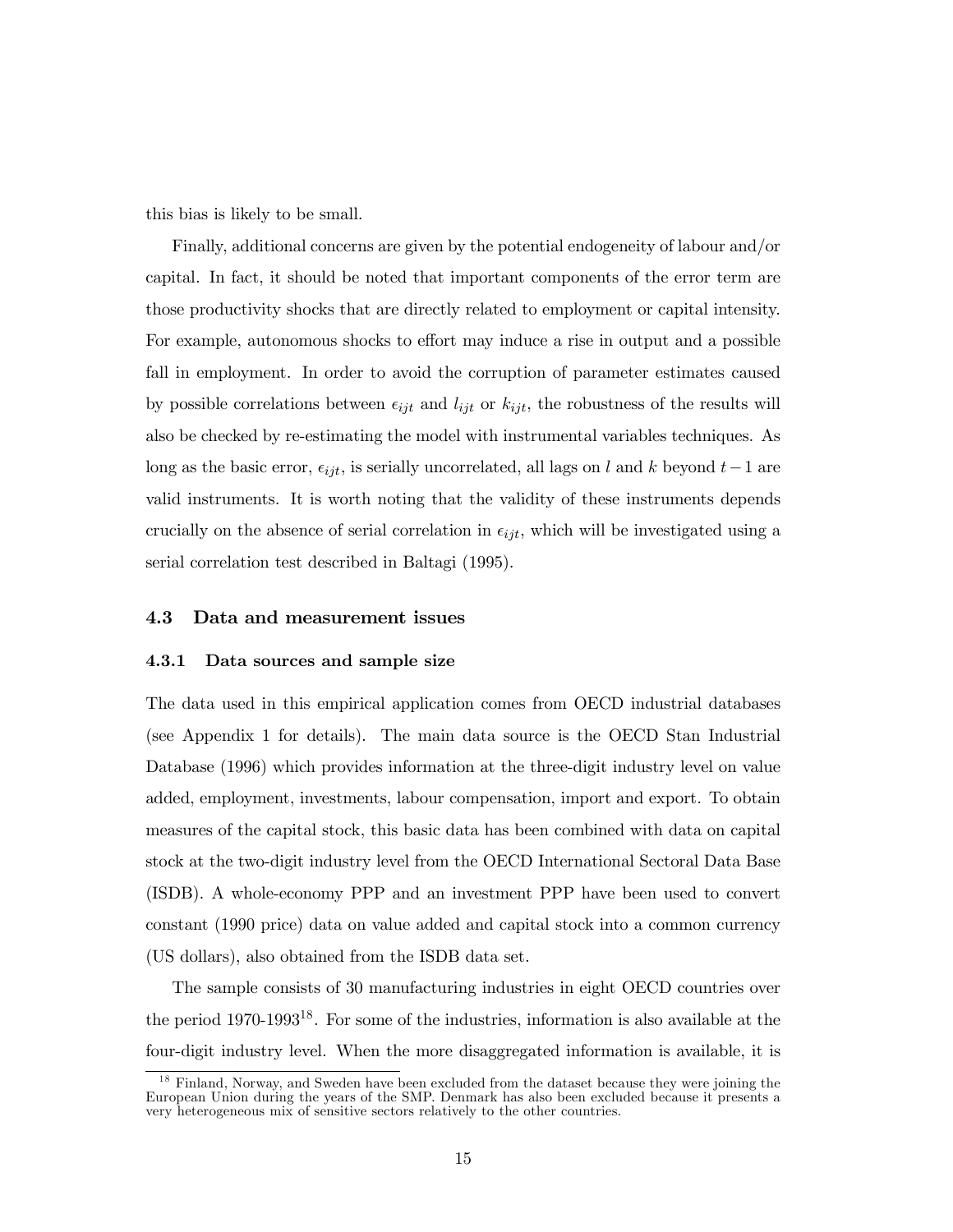used. However, information at the three-digit level (ISIC 3832-383X) is used when it allows to obtain longer time series. The distribution of observations across countries and industries, after cleaning and deleting missing values, is displayed in Table 1.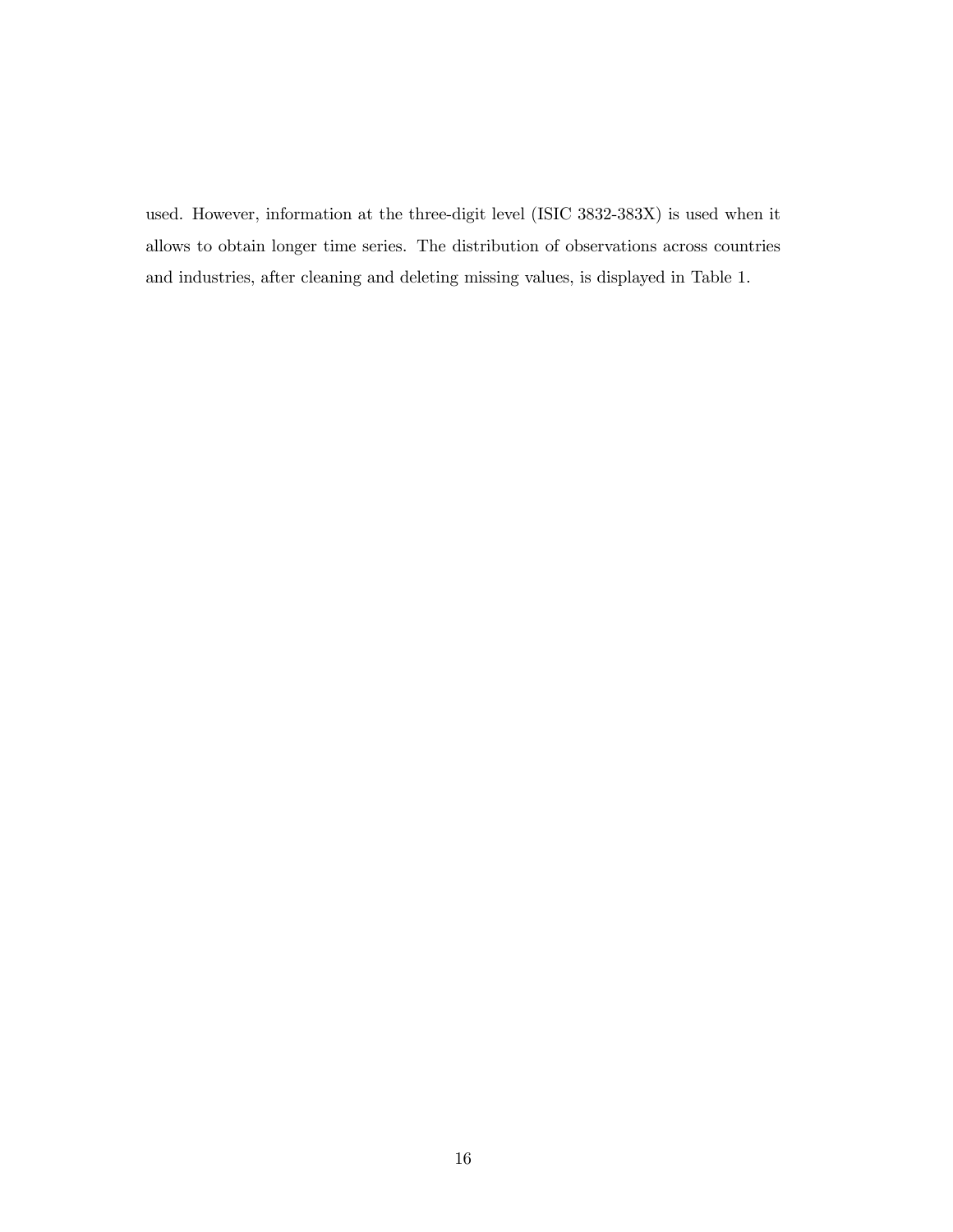| ISIC            | Be                       | Fra                       | Ger         | Ita            | Net              | UK     | Jpn    | <b>USA</b>     | Total   |
|-----------------|--------------------------|---------------------------|-------------|----------------|------------------|--------|--------|----------------|---------|
| 3130            | 23                       | $\overline{a}$            | $24\,$      | $22\,$         | $24\,$           | 23     | $24\,$ | $25\,$         | $165\,$ |
| 3140            | 23                       | $\overline{\phantom{a}}$  | $24\,$      | $22\,$         | $24\,$           | 23     | $24\,$ | $25\,$         | $165\,$ |
| 3210            | 23                       | 24                        | 24          | 22             | 24               | 23     | $24\,$ | $25\,$         | 189     |
| 3220            | 23                       | 19                        | $24\,$      | $22\,$         | $24\,$           | $23\,$ | $24\,$ | $25\,$         | 184     |
| 3230            | 23                       | 24                        | $24\,$      | $22\,$         | 24               | 23     | $24\,$ | $25\,$         | 189     |
| 3240            | 23                       | $\bar{\mathbb{Z}}$        | $24\,$      | $22\,$         | 24               | 23     | $24\,$ | $25\,$         | 165     |
| 3310            | $\bf 23$                 | 19                        | 24          | $22\,$         | 24               | 23     | 24     | $25\,$         | 184     |
| $3320\,$        | 23                       | 19                        | $24\,$      | $22\,$         | $24\,$           | 23     | $24\,$ | $25\,$         | 165     |
| 3410            | 23                       | 24                        | $24\,$      | $22\,$         | 24               | 23     | $24\,$ | $25\,$         | 189     |
| 3420            | 23                       | $\sqrt{24}$               | $24\,$      | $22\,$         | $24\,$           | $23\,$ | $24\,$ | $25\,$         | 189     |
| 3522            | $\overline{\phantom{0}}$ | $14\,$                    | $17\,$      | $\overline{a}$ | $24\,$           | 23     | $24\,$ | $25\,$         | 127     |
| $352\mathrm{X}$ | $\frac{1}{2}$            | 14                        | 17          | $\blacksquare$ | 24               | 23     | $24\,$ | $25\,$         | 127     |
| $3550\,$        | 23                       | 24                        | $24\,$      | 22             | $24\,$           | $23\,$ | $24\,$ | $25\,$         | 189     |
| 3560            | $\overline{\phantom{a}}$ | $\mathbb{L}^{\mathbb{N}}$ | $24\,$      | $22\,$         | $24\,$           | $23\,$ | $24\,$ | $25\,$         | 142     |
| 3610            | $\overline{a}$           | 24                        | $24\,$      | 17             | 24               | 23     | $24\,$ | $25\,$         | 161     |
| 3620            | $\overline{\phantom{0}}$ | 24                        | $24\,$      | 17             | 24               | $23\,$ | $24\,$ | $25\,$         | 161     |
| 3690            | $\overline{a}$           | 24                        | $24\,$      | 17             | $24\,$           | 23     | $24\,$ | $25\,$         | 161     |
| 3710            | 23                       | 24                        | $24\,$      | $22\,$         | 24               | 23     | $24\,$ | $25\,$         | 189     |
| 3720            | $\bf 23$                 | 24                        | $24\,$      | $22\,$         | $24\,$           | $23\,$ | 24     | $25\,$         | 189     |
| 3810            | 23                       | $25\,$                    | $25\,$      | $25\,$         | $24\,$           | $23\,$ | $25\,$ | $24\,$         | 194     |
| 3820            | 23                       | 25                        | $25\,$      | $25\,$         | 10               | 25     | 25     | $24\,$         | 182     |
| 3829            | $\Box$                   | $14\,$                    | $\sqrt{24}$ | 16             | $24\,$           | 23     | $24\,$ | $25\,$         | $150\,$ |
| $3832 + 383X$   | 23                       | 25                        | $25\,$      | $25\,$         | $10\,$           | $25\,$ | $25\,$ | $24\,$         | $182\,$ |
| 3841            | $\overline{a}$           | 16                        | 23          | 17             | 24               | 23     | $24\,$ | 25             | 152     |
| 3842            | $\overline{\phantom{0}}$ | 16                        | 16          | $17\,$         | $\omega_{\rm c}$ | 17     | $10\,$ | $\bf 23$       | 99      |
| $3843\,$        | $\overline{a}$           | 16                        | 16          | 17             | 24               | 23     | $24\,$ | $25\,$         | $145\,$ |
| 3844            | $\overline{a}$           | 16                        | 16          | 17             | 24               | 17     | $10\,$ | $\bf 23$       | 123     |
| 3845            | $\overline{\phantom{0}}$ | 16                        | $23\,$      | 17             | 24               | 17     | 10     | $\bf 23$       | 130     |
| 3849            |                          | $\bar{\mathcal{L}}$       | 16          | 17             | $24\,$           | 17     | 10     | $\overline{a}$ | 84      |
| 3850            | 17                       | 25                        | $25\,$      | $25\,$         | 24               | 23     | $25\,$ | $24\,$         | 188     |
| Total           | 381                      | 500                       | 676         | 577            | 668              | 670    | 668    | 715            | 4855    |

Table 1: Sample size by industry and country

NOTE.- 3130 Beverages; 3140 Tobacco; 3210 Textiles; 3220 Wearing Apparel; 3230 Leather & Product; 3240 Footwear; 3310 Wood Products; 3320 Wooden Furniture; 3410 Paper & Products; 3420 Printing & Publishing; 3522 Drugs & Medicines; 352X Other Chemicals; 3550 Rubber Products; 3560 Plastic Products; 3610 Pottery China etc.; 3620 Glass & Products; 3690 Other Non Metallic products; 3710 Iron & Steel; 3720 Non Ferrous Metals; 3810 Metal Products; 3820 Non Electrical Machinery; 3829 Other Machinery & Equipment; 3832+383X Electrical Machinery; 3841 Shipbuilding & Repairing; 3842 Railroad Equipment; 3843 Motor Vehicles; 3844 Motorcycles & Bicycles; 3845 Aircraft; 3849 Other Transport Equipment; 3850 Professional Goods.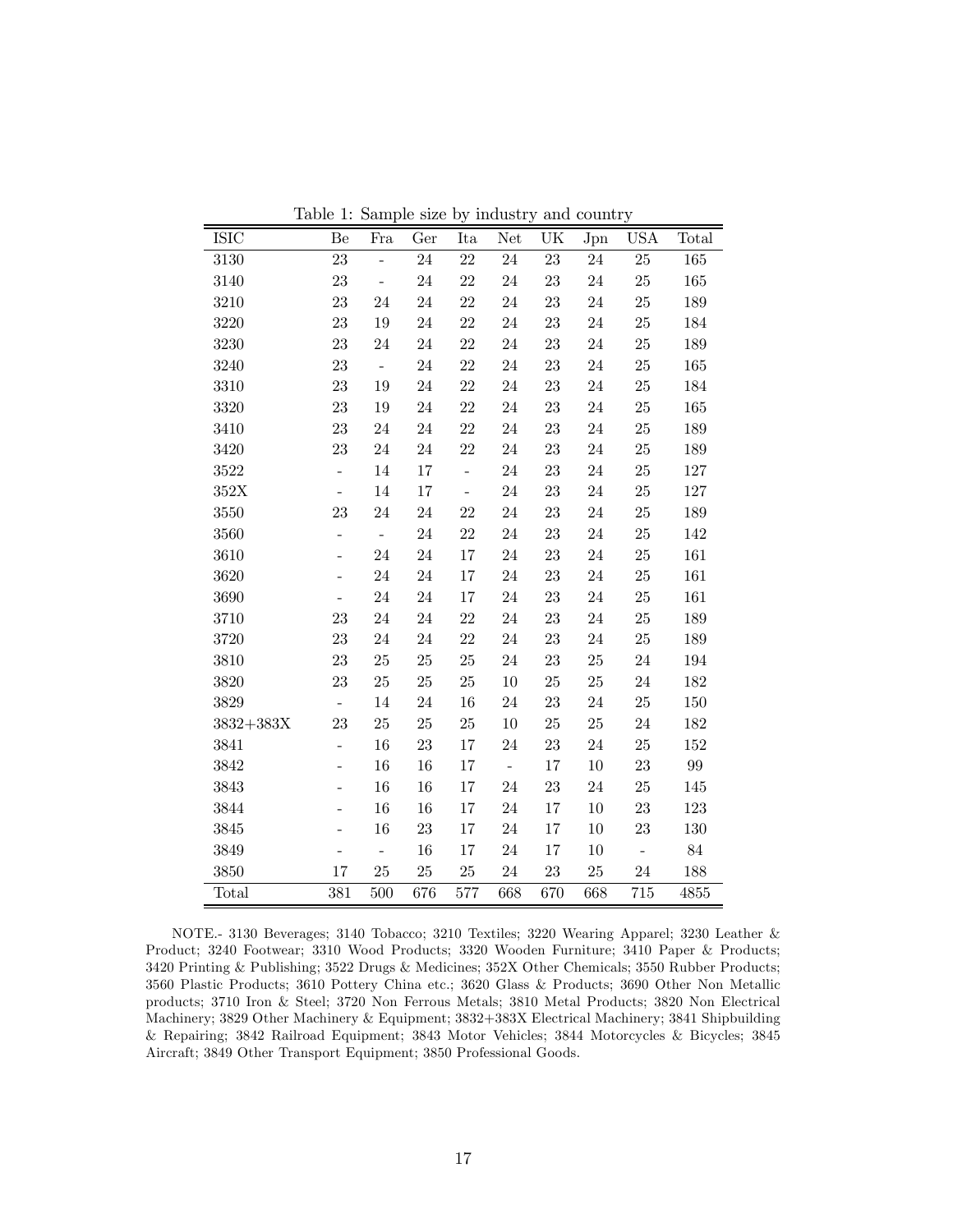#### 4.3.2 Measurement issues

**Productivity** Following Nickell (1995 and 1996), the basic measure of industrial productivity that is considered here is given by the constant value added (1990 prices).

Cycle measure Business cycle,  $(CYCLE_{ijt-2})$  is measured by the rate of growth of output, on a three-digit basis. It is lagged twice, in order to eliminate potential endogeneity or collinearity with the lagged dependent variable.

**Import penetration** Import penetration is measured by the shares of imports in value added, lagged one period.

**SMP** impact The evaluation of the impact of the SMP on the level of industrial productivity raises a number of problems. These range from the identification of those sectors which are more likely to be affected by the Program to how to separate the effects of SMP from other factors and the timing of such effects. In order to identify those sectors, the structural criteria suggested by the European Commission in the preparatory work on the ex-ante analysis of the SMP effects have been followed (see Buigues et al. (1990)). In that report, industries most directly affected by the Program were identified by authors using the level of non-tariff barriers complemented by other indicators, including the price dispersal between Member States, the level of intra-EU trade and the potential for economies of scale. Out of 120 NACE threedigit manufacturing industries, forty were selected, representing around 12 to 18% of Community GDP (about 40 to 60% of Member States' value added in manufacturing). These "sensitive" industries were further classified into two sub-groups depending on whether the impact of abolition of non-tariff barriers was expected to be "high" (14 industries) or "moderate"  $(26 \text{ inductries})^{19}$ . In the first sub-group two types of industries were included: those in which the main purchaser is the public sector and those where different national standards considerably hamper intra EU-trade. The second

 $19$  This classification was carried out at the EU level. At a second stage, the pertinence of this list was checked with respect to each Member State, taking into account national industrial structures and country specific on tariff barriers.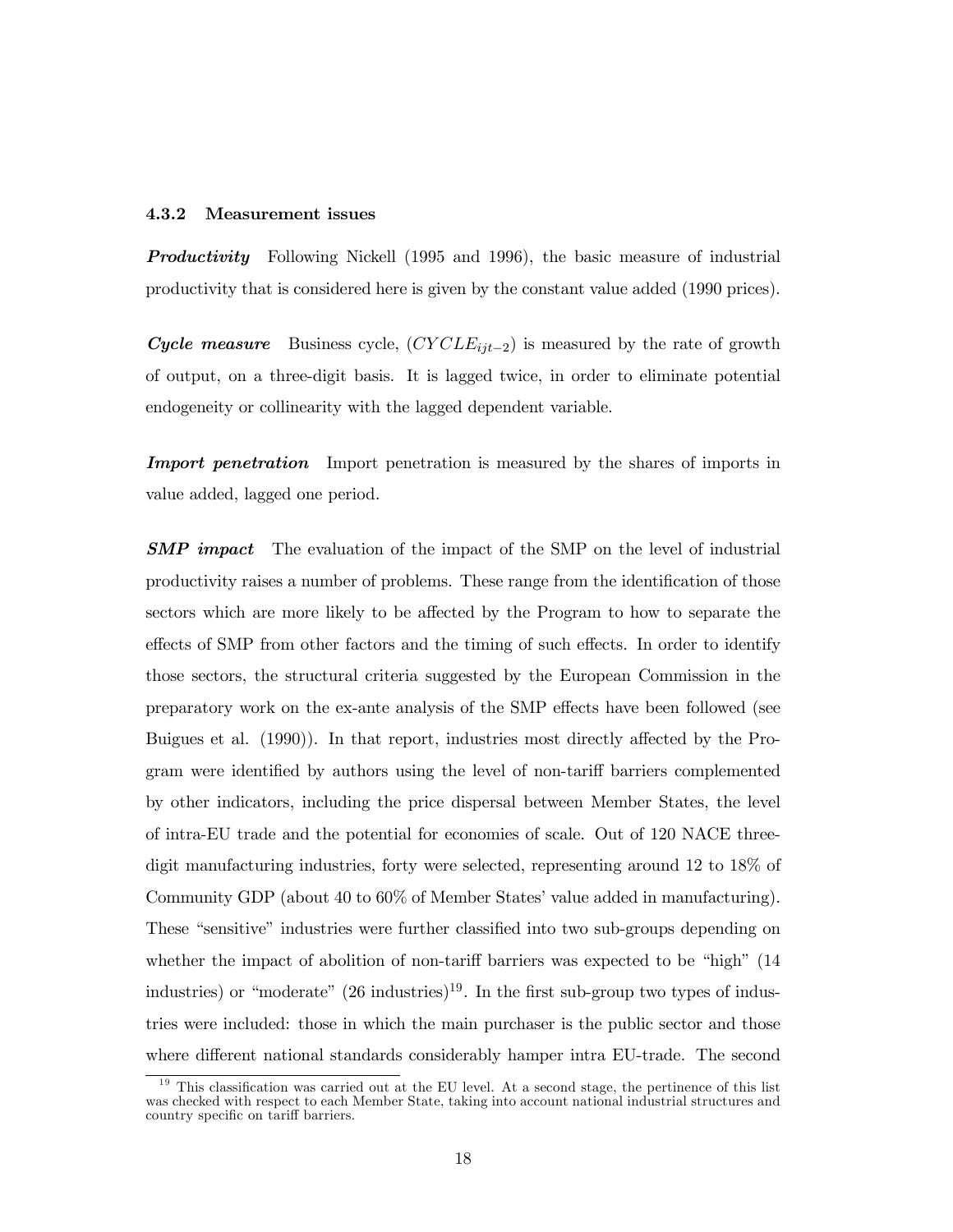sub-group covers a variety of manufacturing industries where principal obstacles are administrative and technical controls or differences in standard. However, these are not perceived to have a major negative impact on intra-EU trade. Applying these definitions to our sample, 6 "highly sensitive" industries<sup>20</sup>, 9 " moderately sensitive" industries and 15 "non sensitive industries" have been identified. Table 2 shows the full sample, reclassified according to these definitions.

 $^{20}$  According to the national reviews of the ex-ante effects of SMP by industrial sector, ISIC 3140 and 3690 should also be included among the sensitive industries in Germany and ISIC 3844 in Italy.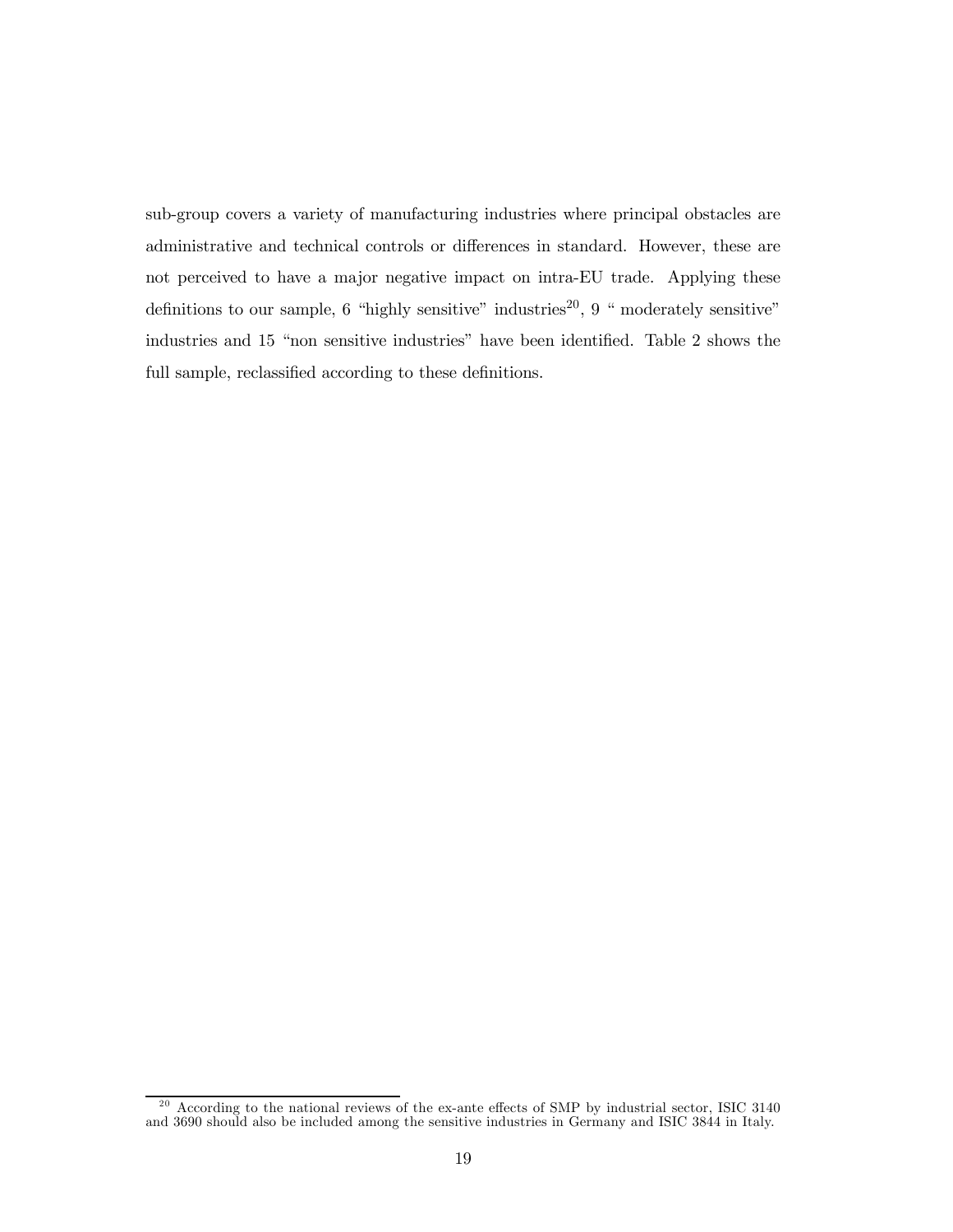|  |  | Table 2: Sample Classification |
|--|--|--------------------------------|
|--|--|--------------------------------|

| <b>ISIC</b>                         | Industry                       |  |  |  |
|-------------------------------------|--------------------------------|--|--|--|
| <b>Highly Sensitive Sectors</b>     |                                |  |  |  |
| 3130                                | <b>Beverages</b>               |  |  |  |
| 3522                                | Drugs & Medicines              |  |  |  |
| $3832 + 383X$                       | Electrical Machinery           |  |  |  |
| 3841                                | Shipbuilding & Repairing       |  |  |  |
| 3842                                | Railroad Equipment             |  |  |  |
| 3850                                | Professional Goods             |  |  |  |
| <b>Moderately Sensitive Sectors</b> |                                |  |  |  |
| 3210                                | Textiles                       |  |  |  |
| 3220                                | Wearing Apparel                |  |  |  |
| 3240                                | Footwear                       |  |  |  |
| 3550                                | <b>Rubber Products</b>         |  |  |  |
| 3610                                | Pottery, China, etc.           |  |  |  |
| 3620                                | Glass & Products               |  |  |  |
| 3820                                | Non-Electrical Machinery       |  |  |  |
| 3843                                | Motor Vehicles                 |  |  |  |
| 3845                                | Aircraft                       |  |  |  |
| <b>Non Sensitive Sectors</b>        |                                |  |  |  |
| 3140*                               | Tobacco                        |  |  |  |
| 3230                                | Leather & Products             |  |  |  |
| 3310                                | <b>Wood Products</b>           |  |  |  |
| 3320                                | Wooden Furniture               |  |  |  |
| 3410                                | Paper & Products               |  |  |  |
| 3420                                | Printing & Publishing          |  |  |  |
| 352X                                | Other Chemical Products        |  |  |  |
| 3560                                | <b>Plastic Products</b>        |  |  |  |
| 3690*                               | Other Non Metallic Products    |  |  |  |
| 3710                                | Iron & Steel                   |  |  |  |
| 3720                                | Non Ferrous Metals             |  |  |  |
| 3810                                | Metal Products                 |  |  |  |
| 3829***                             | Other Machinery and Equipment  |  |  |  |
| 3844**                              | Motorcycles & Bicycles         |  |  |  |
| 3849**                              | Other Transportation Equipment |  |  |  |

NOTE.- A single asterisk denotes additional highly sensitive sectors in Germany; a double asterisk denotes additional highly sensitive sectors in Italy; a triple asterisk denotes additional highly sensitive sectors in the UK; ISIC 3842 is not included among the sensitive sectors in the Netherlands.

With reference to the timing of the Single Market, the Program is based on the hard core of legislative proposals set down in the 1985 White Paper on completing the internal market and the legislative measures actually implemented in the period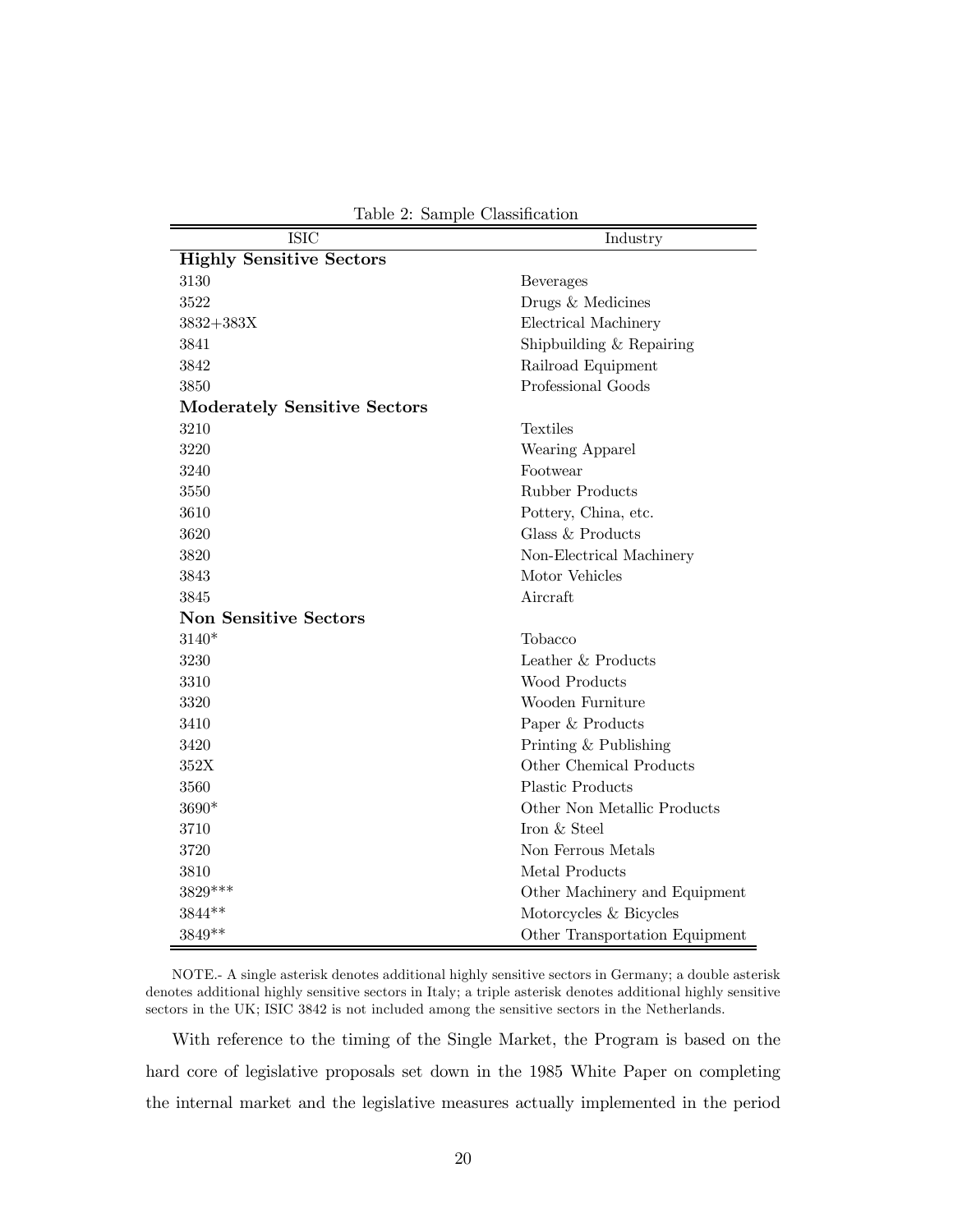1988-93 as a direct result of the White Paper. A positive productivity shock in the sensitive industries during these years can, therefore, provide evidence of the SMP impact<sup>21</sup>. Considering that the implementation of the SMP directives showed a degree of acceleration in the 1992-93 period, a first SMP measure can be obtained by the interaction of a dummy variable taking the value one if the industry belongs to the highly sensitive sectors, and zero otherwise,  $(SENS_{ij})$ , with time dummies for the years 1992 and 1993,  $(SENS_{ij} * 1992-93)$ . However, the Program could have started producing its effects also during the earlier implementation phase. Therefore, a time dummy for the years 1987-1991 interacted with the sensitive sectors dummy,  $(SENS_{ij}^*$ 1987 − 91), has also been included. To summarize, the Single Market Program effect on the level of productivity,  $S_{ijt}$ , shall be specified as

$$
S_{ijt} = \beta_{6it} SENS_{ij} * 1987 - 91 + \beta_{7it} SENS_{ij} * 1992 - 93
$$
 (2)

Substituting the equation (2) in (1) and including import penetration<sup>22</sup>,  $(IMP_{ijt-1}),$ as an additional control, the productivity equation is estimated as

$$
y_{ijt} = \beta_{1i} y_{ijt-1} + \beta_{2i} l_{ijt} + \beta_{3i} k_{ijt} + \beta_{4i} CYCLE_{ijt-2} + \beta_{5i} TREND_{it}
$$
  
+
$$
\beta_{6it} SENS_{ij} * 1987 - 91 + \beta_{7it} SENS_{ij} * 1992 - 93
$$
  
+
$$
\beta_{8i} IMP_{ijt-1} + \phi_{ij} + \lambda_t + \epsilon_{ijt}
$$
 (3)

Before beginning the formal analysis of the results, it is worth to examine some simple descriptive statistics reported in Table  $3^{23}$ .

<sup>&</sup>lt;sup>21</sup> It should be considered that this definition of the SMP is rather restrictive because it does not capture medium and long run effects of the SMP.

Trade can affect productivity levels through a number of routes (e.g. technology spillovers by the reverse engineering of imported goods, increased product market competition, or larger market size). See, for example, Coe and Helpman (1995), Coe, Helpman and Hoffmaister (1997), and Keller (1997, 1999). <sup>23</sup> Complementary descriptive statistics are reported in Appendix 2, Table A.1.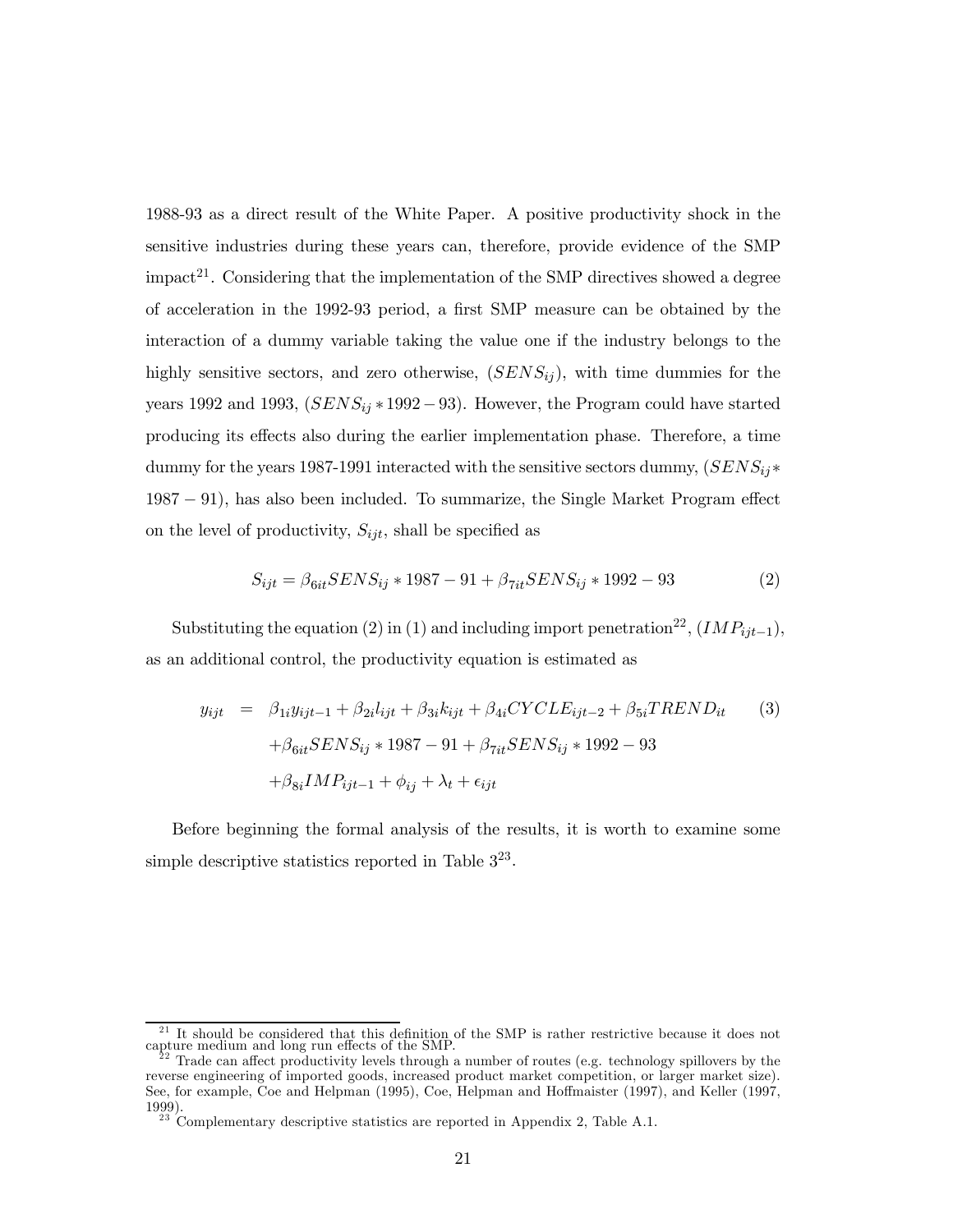| by country and sensitivity to SMP in selected years |       |                        |          |              |       |       |  |
|-----------------------------------------------------|-------|------------------------|----------|--------------|-------|-------|--|
|                                                     |       | $\mathbf{E}\mathbf{U}$ |          | Japan and US |       |       |  |
|                                                     | 70-86 | 87-91                  | 92-93    | 70-86        | 87-91 | 92-93 |  |
| Value added per worker                              |       |                        |          |              |       |       |  |
| Sensitive Sectors                                   | 10.17 | 10.51                  | 10.56    | 10.35        | 10.68 | 10.69 |  |
| Growth rate                                         |       | 0.033                  | 0.005    |              | 0.032 | 0.001 |  |
|                                                     |       |                        |          |              |       |       |  |
| Other Sectors                                       | 10.39 | 10.76                  | 10.79    | 10.47        | 10.89 | 10.94 |  |
| Growth rate                                         |       | 0.036                  | 0.003    |              | 0.040 | 0.005 |  |
| Investment intensity                                |       |                        |          |              |       |       |  |
| Sensitive Sectors                                   | 0.14  | 0.15                   | 0.13     | 0.13         | 0.15  | 0.15  |  |
|                                                     |       |                        |          |              |       |       |  |
| Growth rate                                         |       | 0.071                  | $-0.133$ |              | 0.154 | 0.000 |  |
| Other Sectors                                       | 0.17  | 0.18                   | 0.16     | 0.18         | 0.18  | 0.20  |  |
| Growth rate                                         |       | 0.059                  | $-0.111$ |              | 0.000 | 0.111 |  |
|                                                     |       |                        |          |              |       |       |  |
| Import intensity                                    |       |                        |          |              |       |       |  |
| Sensitive Sectors                                   | 1.17  | 1.63                   | 1.98     | 0.28         | 0.46  | 0.48  |  |
| Growth rate                                         |       | 0.393                  | 0.215    |              | 0.643 | 0.043 |  |
|                                                     |       |                        |          |              |       |       |  |
| Other Sectors                                       | 1.22  | 1.75                   | 1.90     | 0.26         | 0.40  | 0.40  |  |
| Growth rate                                         |       | 0.434                  | 0.086    |              | 0.538 | 0.000 |  |

Table 3: Means of productivity (levels), investment intensity and import penetration

NOTE.- Value added per worker is calculated as the (log of ) ratio of value added to employment; investment intensity is calculated as the ratio of investments to value added; import intensity is calculated as the ratio of imports to value added; growth rates are calculated as percentage changes of the means between two subsequent sub-periods; Sensitive Sectors include ISIC 3130, 3522, 3832+383X, 3841, 3842 (excluding the Netherlands), 3850, ISIC 3140 and 3690 for Germany, ISIC 3844 for Italy and ISIC 3849 for the UK; Other Sectors include all the others.

Firstly, it can be noted that, during the SMP years, the average labour productivity grew more in the sensitive sectors than in the other sectors in the EU. On the contrary, Japan and the US exhibit an opposite trend. Although this provides some evidence of the impact of the SMP on labour productivity, caution is suggested because the period of investigation was extremely eventful for the global economy and the magnitude of the differential productivity growth is small. Turning to investment intensity, the sensitive sectors underperformed relatively to the other sectors over the period 1992- 93, both inside and outside the EU. However, the figures in Table 3 primarily reflects the severe recession occurred in EU in 1992 and 1993, making difficult to draw any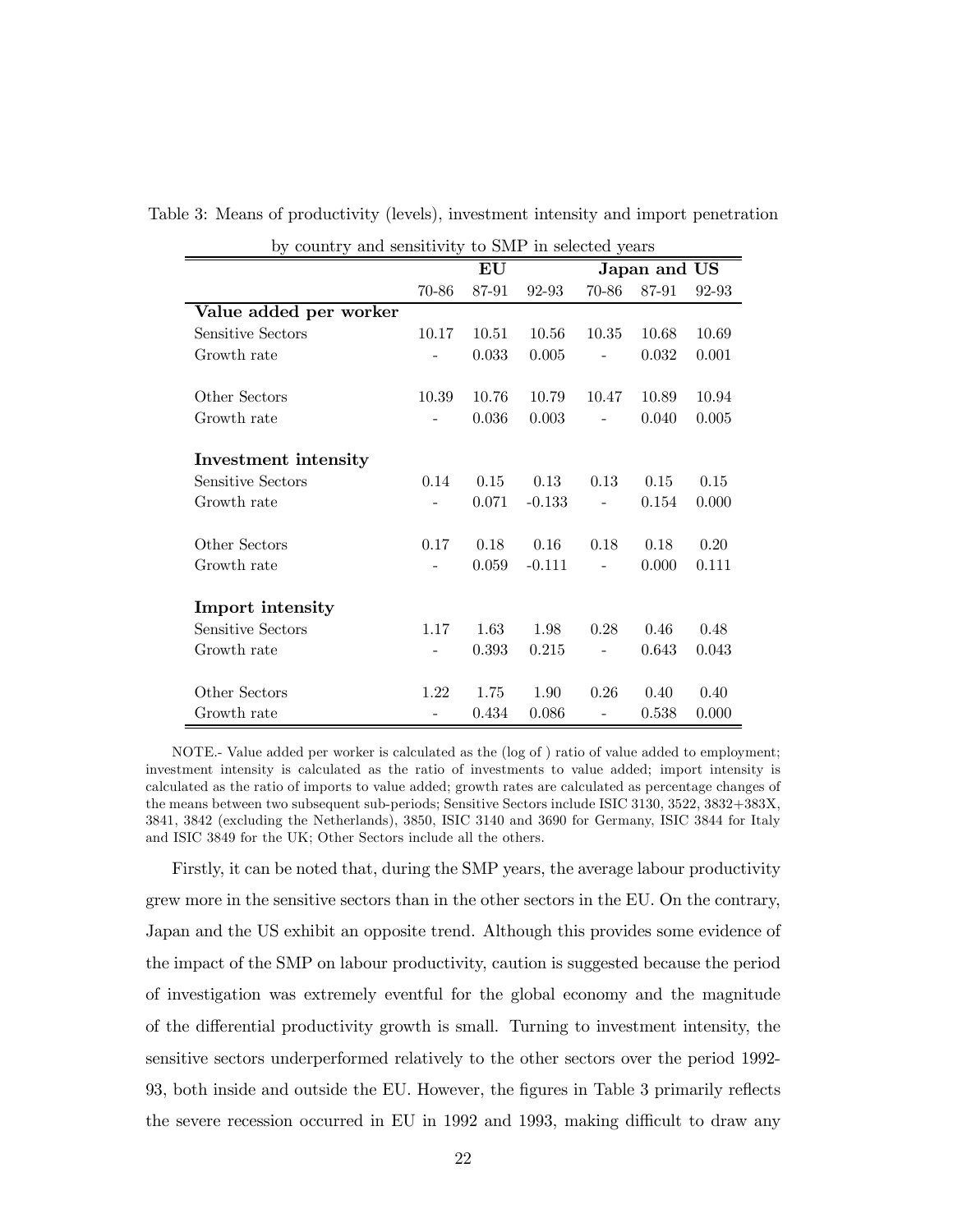conclusions about the impact of the Program. Table 3 displays the direct effect of the removal of non tariff barriers on the growth of import penetration. The sensitive sectors showed higher growth than the non sensitive sectors in 1992-93, as expected. Although these trends are similar to those in Japan and the US, the magnitude of the effects is larger in the EU. Although this evidence is favorable to the SMP, this conclusion cannot be reached directly from the figures in Table 3, these statistics being constructed on data on imports from anywhere in the world (the only measure available at this level of disaggregation). More reliable evidence should be based on data which provide information on the source of import, accounting trading partners in the EU separately from the rest of the world.

To what extent these findings are robust with respect to further econometric controls is the subject of the next section.

### 5 Empirical results

The main results for all EU countries are displayed in Table 4. A sequence of estimated equations investigate the robustness of the key results, with regard to changes in the equation specification. All the variables included in the production functions show a pattern of signs consistent with our expectations. In column (1) estimates of the baseline equation (3) are reported. The SMP term  $(SENS_{ij} * 1992 - 93)$  enters positively and is significant at conventional levels, indicating that the EU SMP has generated a positive productivity shock in EU countries during the years 1992-93. In Column (2) a term which controls for a previous impact of SMP during the years 1987-91 ( $SENS_{ij} * 1987 - 91$ ) is also included. This variable captures the impact of the expectations of a tougher competitive regime induced by the SMP on productivity before the "bulk implementation" of the Program. However, this is not supported by the empirical evidence. Column (3) re-estimates the basic specification instrumenting the labour and capital terms (with  $l_{ijt-1}$  and  $k_{ijt-1}$ )<sup>24</sup>. Treating these terms as

 $\frac{24}{24}$  This is valid in the absence of serial correlation. The LM statistic at the bottom of the table confirms that there is no evidence of serial correlation in this column. Column (3) also shows that, being labour characterized by a low persistence, lagged levels of employment produce valid but weak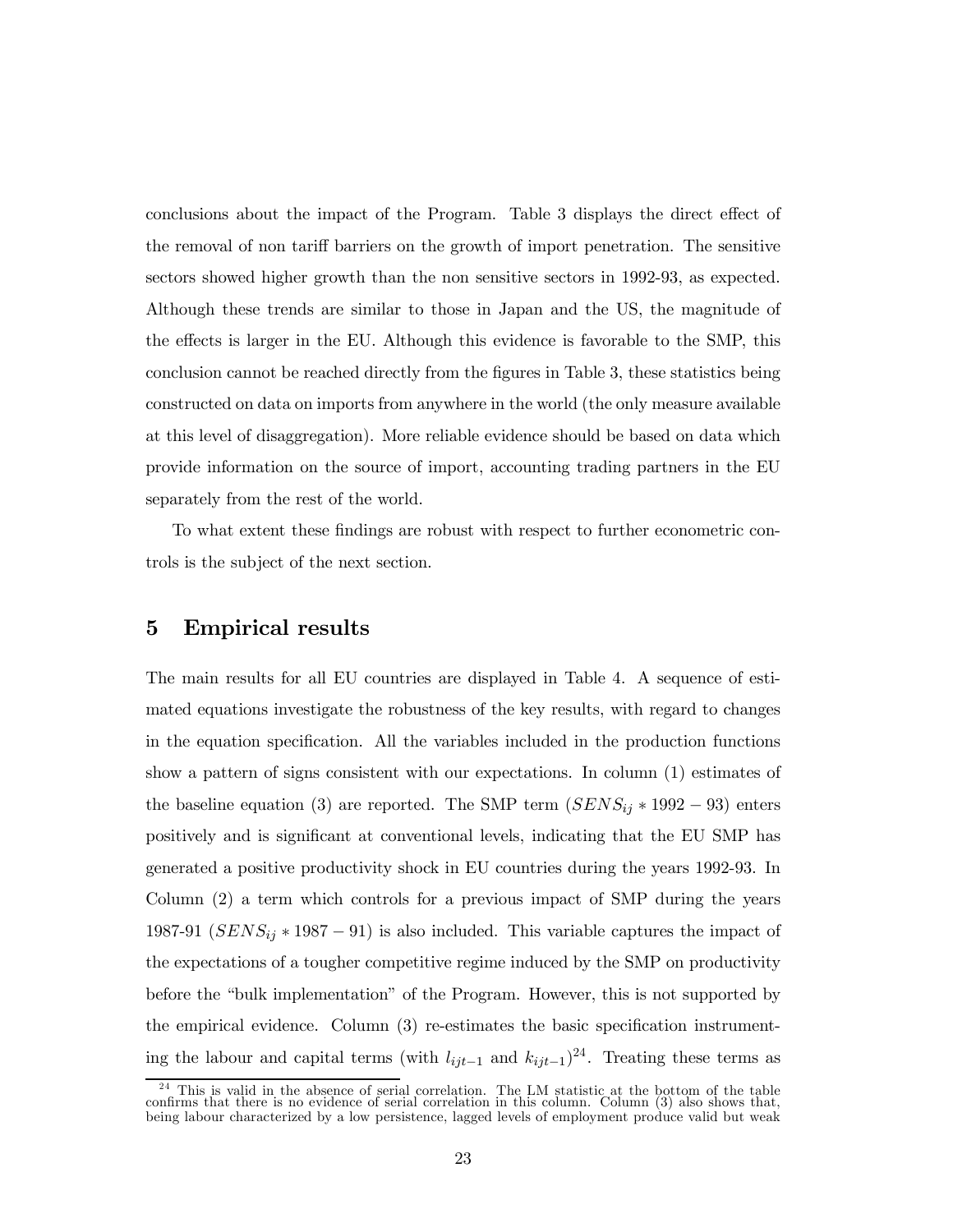endogenous leads to a decrease of both the capital and the labour coefficients. The SMP term enters positively, as expected, but it is less precisely determined. In column (4) the Cobb-Douglas restriction is relaxed, allowing a more general transcendental logarithmic (translog) specification<sup>25</sup>. The fact that the coefficients of lagged output, labour and capital are fairly close to those obtained earlier and the translog model is rejected against the Cobb-Douglas,  $F(6, 2802) = 1.37$ , suggest that the chosen baseline specification (Cobb-Douglas) is appropriate  $2^6$ . Furthermore, the SMP term remains significant at conventional levels.

In columns (5) and (6) the labour input is adjusted to take account of differences in worked hours and skills levels respectively. The way in which these adjustments are made is described in Appendix 2. The basic model is remarkably robust to all these changes. In particular, column (5) controls for differences in hours worked across countries and column (6) controls also for differences in skills levels. The SMP variable is correctly signed and its coefficient remain significant in both cases. Finally, the cycle term enters negatively<sup>27</sup> and is significant at conventional critical values.

instruments for the equation in levels (the opposite is true for the capital stock). This is consistent

 $^{25}$  This model differs from the Cobb-Douglas model in that it relaxes the Cobb-Douglas's assumption of unitary elasticity of substitution. The translog model exhibits a number of desirable properties, above all it provides a second order approximation to an arbitrary technology. See, for example, Christensen, Jorgenson and Lau (1973) and Caves Christensen and Diewert (1982).<br><sup>26</sup> In column (4) only some estimated coefficients of the translog model are reported. The full

structure of the model is shown in Appendix 3.  $\frac{27}{27}$  This counter-intuitive result may be a consequence of the fact that a measure of the past business

cycle is considered.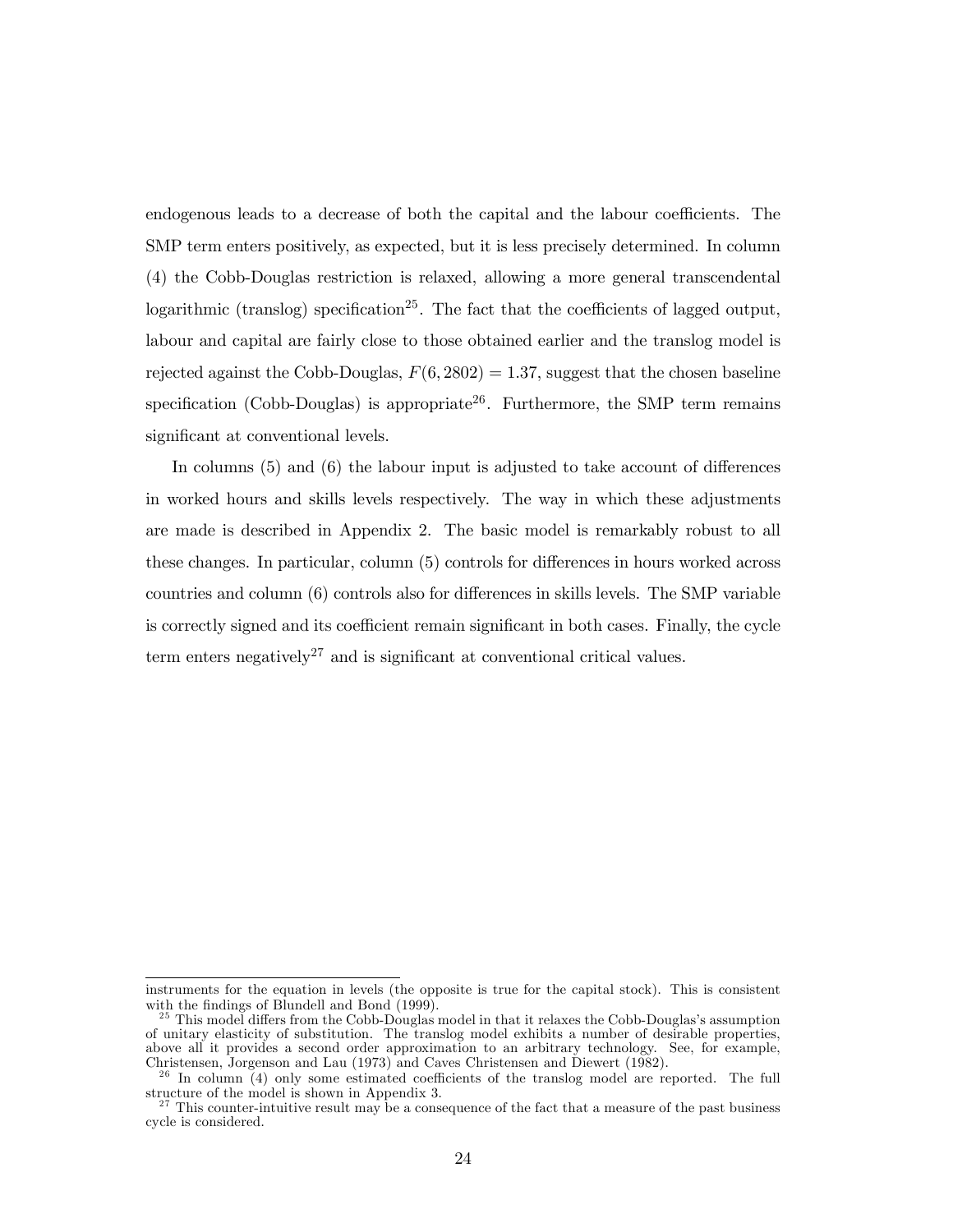| ⊥ພບ⊥ບ<br>$y_{ijt}$      | (1)       | Louiniance of I rouggedion I ancelon,<br>(2) | (3)       | ∸∽<br>(4) | (5)       | (6)       |
|-------------------------|-----------|----------------------------------------------|-----------|-----------|-----------|-----------|
| Independent Variable    |           |                                              |           |           |           |           |
| $y_{ijt-1}$             | 0.813     | 0.814                                        | 0.841     | 0.817     | 0.810     | 0.809     |
|                         | (35.07)   | (35.25)                                      | (37.18)   | (53.34)   | (34.59)   | (34.39)   |
| $l_{ijt}$               | 0.05      | 0.048                                        | 0.007     | 0.058     | 0.056     | 0.057     |
|                         | (3.59)    | (3.54)                                       | (0.48)    | (4.25)    | (3.97)    | (4.09)    |
| $k_{ijt}$               | 0.069     | 0.071                                        | 0.049     | 0.064     | 0.068     | 0.068     |
|                         | (4.56)    | (4.62)                                       | (3.25)    | (4.77)    | (4.54)    | (4.51)    |
| $SENS_{ij} * 1987 - 91$ |           | $-0.009$                                     |           |           |           |           |
|                         |           | $(-1.18)$                                    |           |           |           |           |
| $SENS_{ij} * 1992 - 93$ | 0.022     | 0.019                                        | 0.020     | 0.023     | 0.023     | 0.022     |
|                         | (2.24)    | (1.89)                                       | (1.98)    | (2.32)    | (2.29)    | (2.23)    |
| $IMP_{ijt-1}$           | 0.00      | 0.00                                         | 0.00      | $-0.002$  | 0.00      | 0.00      |
|                         | (0.037)   | (0.037)                                      | $(-0.37)$ | $(-0.93)$ | (0.056)   | (0.06)    |
| $CYCLE_{ijt-2}$         | $-0.026$  | $-0.027$                                     | $-0.023$  | $-0.026$  | $-0.026$  | $-0.027$  |
|                         | $(-3.41)$ | $(-3.46)$                                    | $(-3.04)$ | $(-3.44)$ | $(-3.44)$ | $(-3.45)$ |
|                         |           |                                              |           |           |           |           |
| Year dummies            | yes       | yes                                          | yes       | yes       | yes       | yes       |
| Within Groups           | yes       | yes                                          | yes       | yes       | yes       | yes       |
| IV                      |           |                                              | yes       |           |           |           |
|                         |           |                                              |           |           |           |           |
| Serial Correlation      | 0.00      | 0.00                                         | 0.00      | 0.00      | 0.00      | 0.00      |
| p-value                 | 0.50      | 0.50                                         | 0.50      | 0.50      | 0.50      | 0.50      |
|                         |           |                                              |           |           |           |           |
| Adjustments:            |           |                                              |           |           |           |           |
| Hours                   |           |                                              |           |           | yes       | yes       |
| <b>Skills</b>           |           |                                              |           |           |           | yes       |
| Obs.                    | 2998      | 2998                                         | 2998      | 2998      | 2998      | 2998      |
| Fixed effects           | 158       | 158                                          | 158       | 158       | 158       | 158       |
| Years                   | 1973-93   | 1973-93                                      | 1973-93   | 1973-93   | 1973-93   | 1973-93   |

|  |  |  |  |  |  | Table 4: Estimates of Production Function, EU Countries. |
|--|--|--|--|--|--|----------------------------------------------------------|
|--|--|--|--|--|--|----------------------------------------------------------|

NOTE.- All equations include both country-industry fixed effects, country-specific linear time trends and time effects; numbers in brackets below the coefficients are t-statistics; standard errors robust to heteroskedasticity of general form are used to compute t-ratios; instruments for  $l_{ijt}$  and  $k_{ijt}$ in column (3) are given by their lags  $(l_{ijt-1}, k_{ijt-1})$ ; serial correlation is a LM test (Baltagi 1995).

These results are open to the criticism that the included SMP variables might not identify effects of the Single Market. In particular, the included SMP variables could pick up an eventual worldwide technological change that occurred in the sensitive industries during the years 1992-93. To address this issue, the basic fixed effects equations have been re-estimated on additional data from the Japan and United States.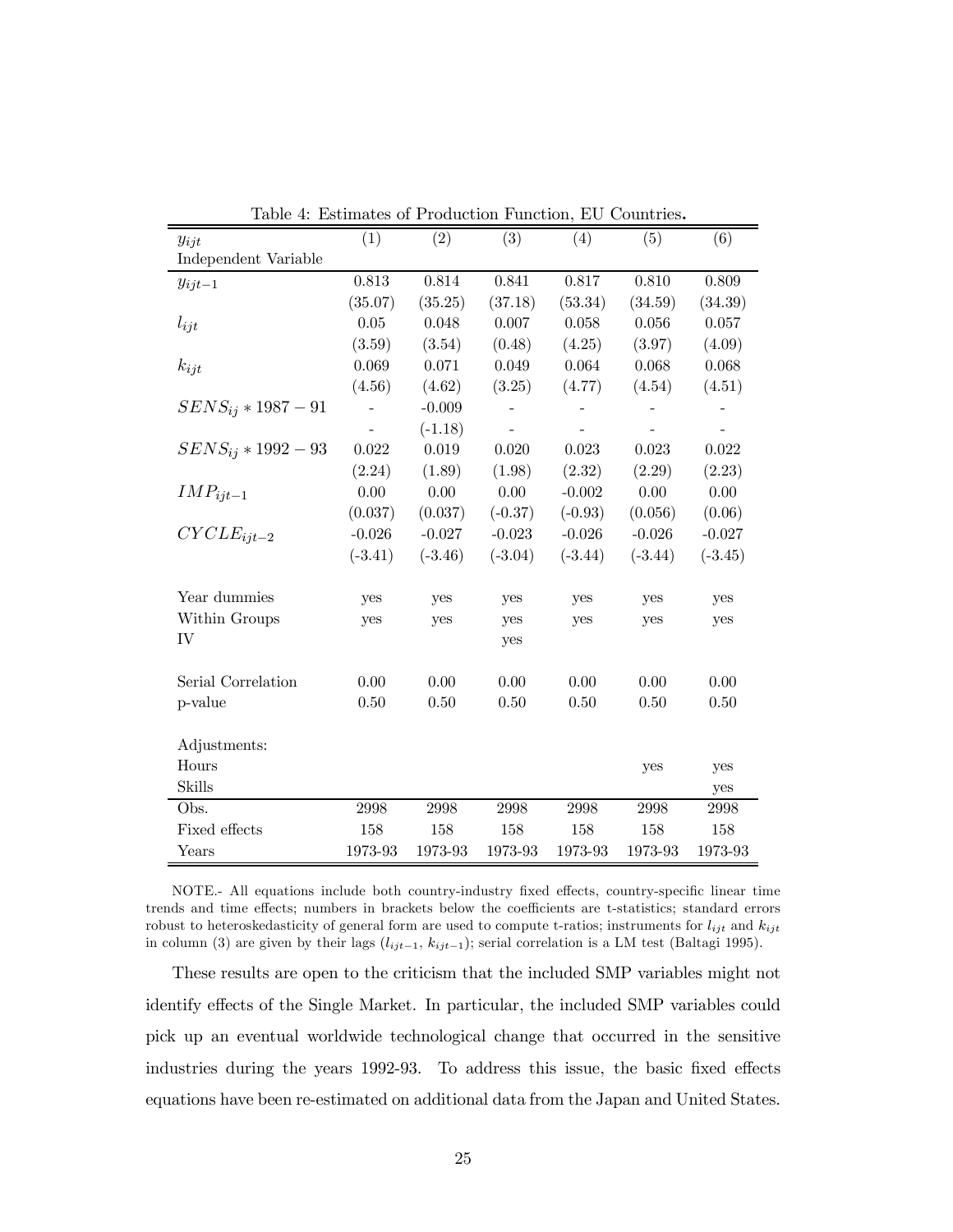In columns (1) and (2) of Table 5, the basic production functions shown in Table 4 are repeated for reference. Column (3) and (4) report estimates of identically specified models for Japan and the US. The core result is that the SMP term  $(SENS_{ij}*1992-\;$ 93) is negatively signed and statistically insignificant. In Column (4), by contrast, evidence of a positive productivity shock in Japan and USA, during the years 1987-91 is reported. This could raise doubt about the interpretation of previous SMP effects (1987-91), but this seems not to be case for the core SMP term. The model has also been re-estimated only for the US, as Japan was affected by a severe recession in early 1990s following the end of the "bubble" years. No significant differences arose in the core results.

With regard to the estimated coefficients of  $IMP_{ijt-1}$ , and  $CYCLE_{ijt-2}$ , they are consistent with those reported in Table 4 and, therefore, the same considerations apply.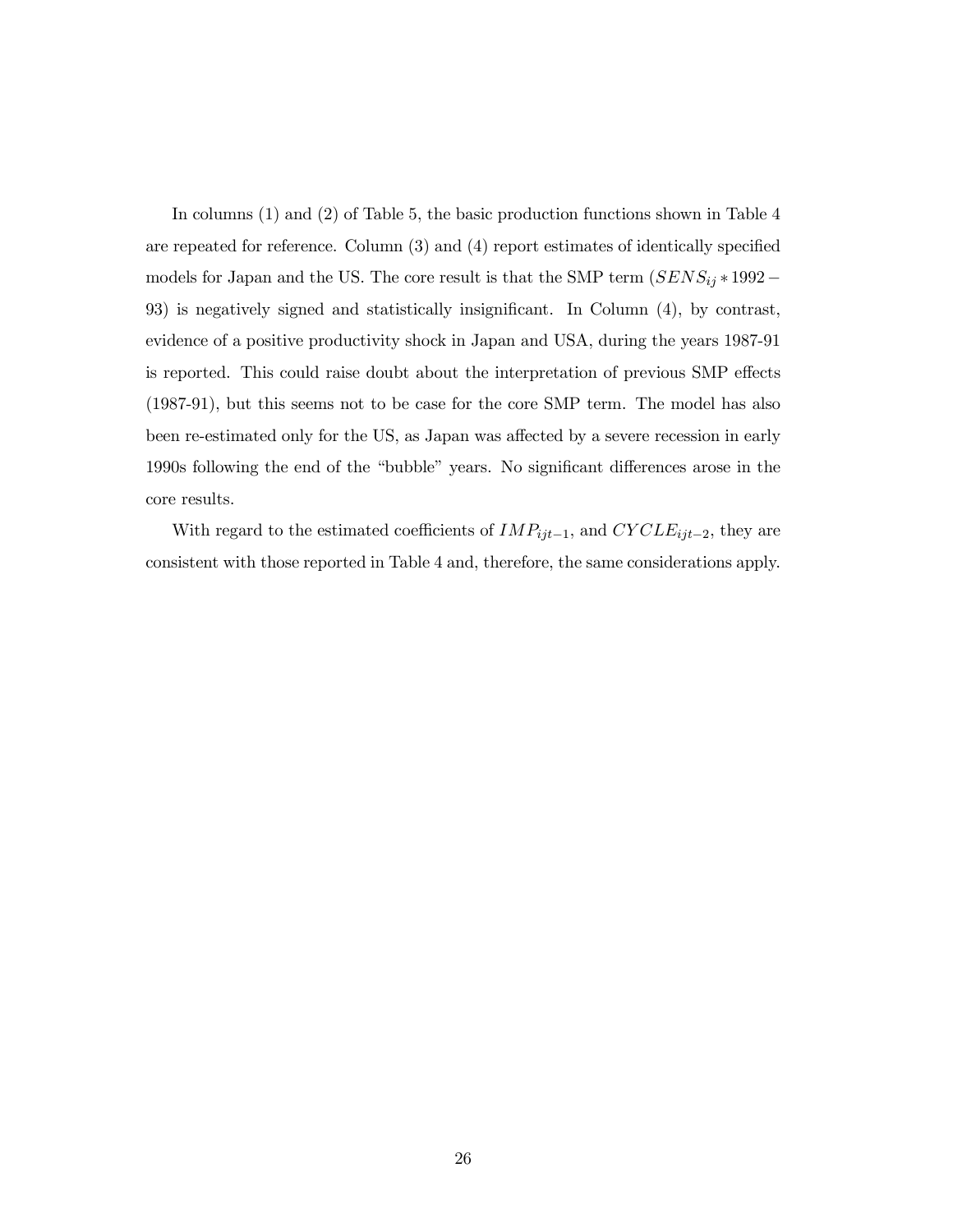| rable $\sigma$ . Estimates of Frounction Function, Japan and $\sigma$ |           |           |                  |           |  |  |  |  |  |
|-----------------------------------------------------------------------|-----------|-----------|------------------|-----------|--|--|--|--|--|
| $y_{ijt}$                                                             | (1)       | (2)       | (3)              | (4)       |  |  |  |  |  |
|                                                                       | EU        |           | Japan and the US |           |  |  |  |  |  |
| Independent Variable                                                  |           |           |                  |           |  |  |  |  |  |
| $y_{ijt-1}$                                                           | 0.813     | 0.814     | 0.886            | 0.882     |  |  |  |  |  |
|                                                                       | (35.07)   | (35.25)   | (34.95)          | (35.0)    |  |  |  |  |  |
| $l_{ijt}$                                                             | 0.05      | 0.048     | 0.073            | 0.083     |  |  |  |  |  |
|                                                                       | (3.59)    | (3.54)    | (2.7)            | (3.13)    |  |  |  |  |  |
| $k_{ijt}$                                                             | 0.069     | 0.071     | 0.017            | 0.012     |  |  |  |  |  |
|                                                                       | (4.56)    | (4.62)    | (0.64)           | (0.44)    |  |  |  |  |  |
| $SENS_{ij} * 1987 - 91$                                               |           | $-0.009$  |                  | 0.034     |  |  |  |  |  |
|                                                                       |           | $(-1.19)$ |                  | (2.0)     |  |  |  |  |  |
| $SENS_{ij} * 1992 - 93$                                               | 0.022     | 0.019     | $-0.003$         | 0.009     |  |  |  |  |  |
|                                                                       | (2.24)    | (1.89)    | $(-0.139)$       | (0.39)    |  |  |  |  |  |
| $IMP_{ijt-1}$                                                         | 0.00      | 0.00      | 0.011            | 0.013     |  |  |  |  |  |
|                                                                       | (0.037)   | (0.037)   | (0.86)           | (1.01)    |  |  |  |  |  |
| $CYCLE_{ijt-2}$                                                       | $-0.026$  | $-0.027$  | $-0.014$         | $-0.013$  |  |  |  |  |  |
|                                                                       | $(-3.41)$ | $(-3.46)$ | $(-0.74)$        | $(-0.71)$ |  |  |  |  |  |
| Year dummies                                                          |           |           |                  |           |  |  |  |  |  |
|                                                                       | yes       | yes       | yes              | yes       |  |  |  |  |  |
| Within Groups                                                         | yes       | yes       | yes              | yes       |  |  |  |  |  |
| Serial Correlation                                                    | 0.00      | 0.00      | 0.00             | 0.00      |  |  |  |  |  |
| p-value                                                               | 0.50      | 0.50      | 0.50             | 0.50      |  |  |  |  |  |
|                                                                       |           |           |                  |           |  |  |  |  |  |
| Obs.                                                                  | 2998      | 2998      | 1206             | 1206      |  |  |  |  |  |
| Fixed effects                                                         | 158       | 158       | 59               | 59        |  |  |  |  |  |
| Years                                                                 | 1973-93   | 1973-93   | 1973-93          | 1973-93   |  |  |  |  |  |

Table 5: Estimates of Production Function, Japan and USA

NOTE.- All equations include both country-industry fixed effects, country-specific linear time trends and time effects; numbers in brackets below the coefficients are t-statistics; standard errors robust to heteroskedasticity of general form are used to compute t-ratios; serial correlation is a LM test (Baltagi 1995).

These findings are also consistent with the patterns of productivity arising from Figure 1. Figure 1 shows the average labour productivity growth rate for both the sensitive and the other sectors in the EU. In contrast to previous years, the sensitive sectors performed better than the other sectors in every year of the SMP (1988-93). This provides further evidence of the benefits of the Single Market.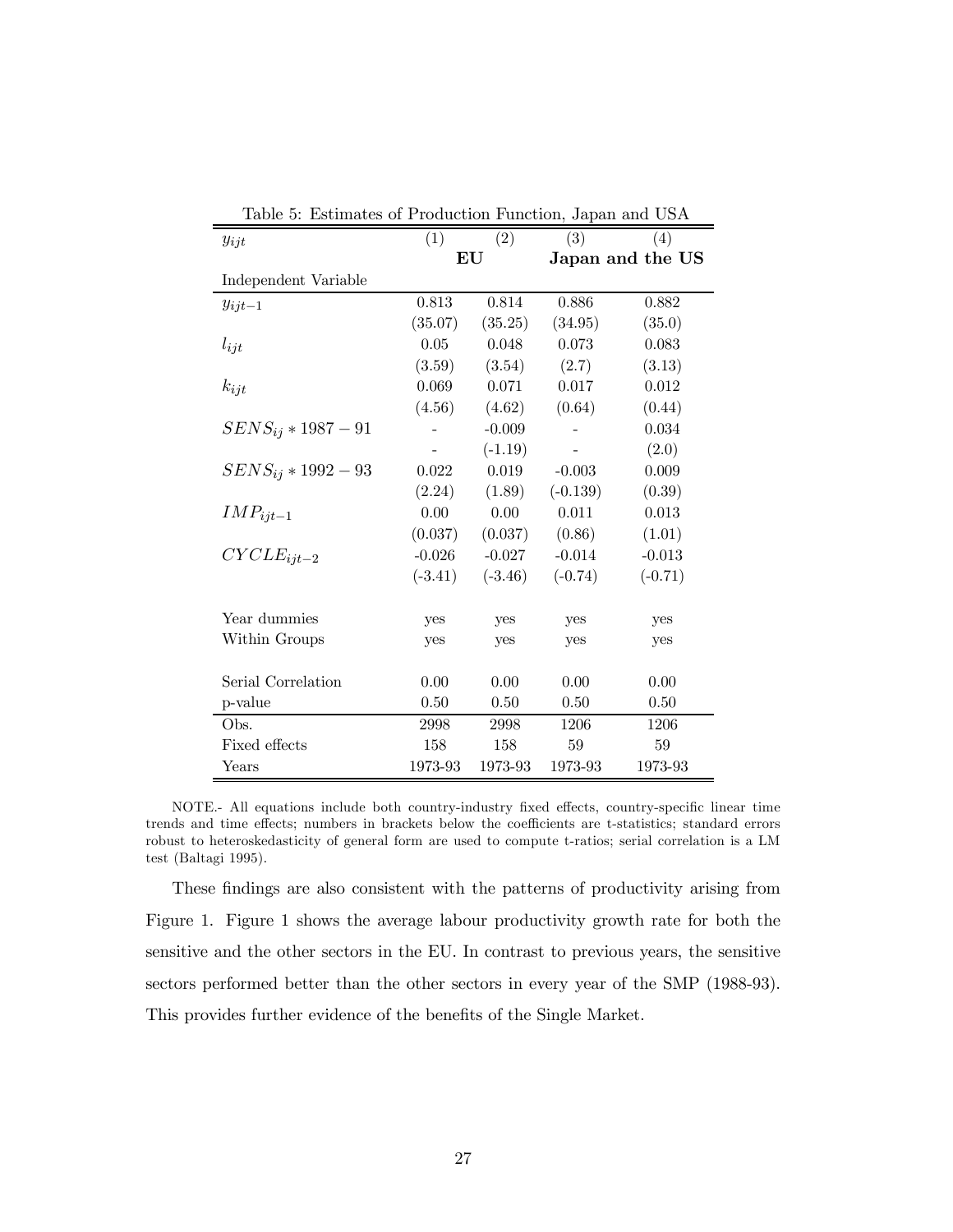Figure 1: Labour Productivity Growth: Sensitive vs. Other Sectors, European coun-



Finally, it is considered the possibility of heterogeneity in the coefficients across the EU countries. Table 6 reports the results from specifications which allow the coefficients to vary across the EU countries. In columns  $(1)-(6)$  estimates of country-specific coefficients for Belgium, France, Germany, Italy, the Netherlands and the United Kingdom are reported, respectively. The country-specific elasticities of the production function are relatively similar to the pooled estimates and show a moderate heterogeneity across countries. With reference to the Single Market, the results are qualitatively similar to the overall sample, except for Belgium. The core SMP term,  $(SENS_{ij}*1992-93)$ enters positively and is significant at conventional critical values<sup>28</sup>, but, compared to the pooled sample, its coefficient is larger in size (column 2, Table 4).

 $28$  Since there have been various shocks in the European countries that we are unable to control for, caution is suggested in the interpretation of these results. For example, the captured SMP effects in Germany might be a consequence of the restructuring process and relocation due to re-unification. In the UK, these estimates could simply reflect the impact of the path of privatisation launched in the eighties.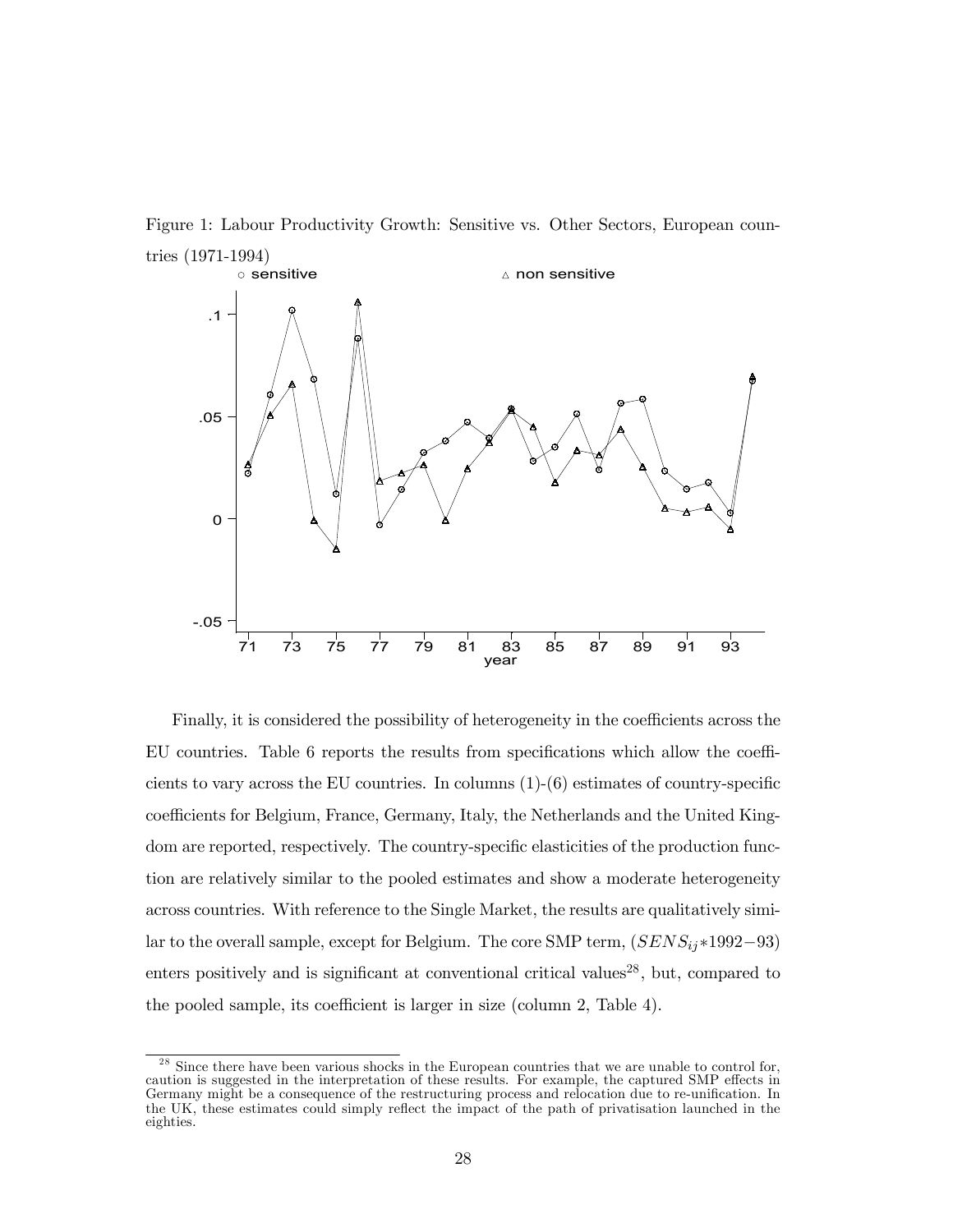| Lable 0. Estimates of 1 roughbor Function, murviqual EU countries. |           |            |            |            |           |           |  |  |
|--------------------------------------------------------------------|-----------|------------|------------|------------|-----------|-----------|--|--|
| $y_{ijt}$                                                          | (1)       | (2)        | (3)        | (4)        | (5)       | (6)       |  |  |
|                                                                    | FRA       | UK         | <b>ITA</b> | <b>NET</b> | GER       | BEL       |  |  |
| Independent Variable                                               |           |            |            |            |           |           |  |  |
| $y_{ijt-1}$                                                        | 0.694     | 0.175      | 0.056      | 0.142      | 0.153     | 0.062     |  |  |
|                                                                    | (16.14)   | (3.49)     | (0.60)     | (2.91)     | (2.89)    | (1.03)    |  |  |
| $l_{ijt}$                                                          | 0.142     | $-0.114$   | $-0.122$   | $-0.144$   | $-0.025$  | $-0.04$   |  |  |
|                                                                    | (3.29)    | $(-2.40)$  | $(-2.36)$  | $(-3.07)$  | $(-0.47)$ | $(-0.52)$ |  |  |
| $k_{ijt}$                                                          | 0.102     | $-0.068$   | $-0.001$   | $-0.046$   | $-0.075$  | $-0.004$  |  |  |
|                                                                    | (2.70)    | $(-1.43)$  | $(-0.02)$  | $(-1.06)$  | $(-1.49)$ | $(-0.07)$ |  |  |
| $SENS_{ij} * 1987 - 91$                                            | 0.014     | $-0.002$   | $-0.005$   | $-0.035$   | $-0.018$  | $-0.089$  |  |  |
|                                                                    | (0.71)    | $(-0.09)$  | $(-0.18)$  | $(-1.26)$  | $(-0.79)$ | $(-3.05)$ |  |  |
| $SENS_{ij} * 1992 - 93$                                            | 0.034     | $-0.001$   | $-0.002$   | 0.018      | $-0.034$  | $-0.087$  |  |  |
|                                                                    | (1.67)    | $(-0.034)$ | $(-0.05)$  | (0.66)     | $(-1.41)$ | $(-2.17)$ |  |  |
| $IMP_{ijt-1}$                                                      | 0.025     | $-0.014$   | $-0.024$   | $-0.027$   | $-0.03$   | $-0.026$  |  |  |
|                                                                    | (1.08)    | $(-0.54)$  | $(-0.63)$  | $(-1.15)$  | $(-1.17)$ | $(-1.11)$ |  |  |
| $CYCLE_{ijt-2}$                                                    | $-0.044$  | $-0.011$   | 0.025      | 0.051      | 0.047     | $-0.014$  |  |  |
|                                                                    | $(-1.64)$ | $(-0.35)$  | (0.82)     | (1.70)     | (1.33)    | $(-0.39)$ |  |  |

Table 6: Estimates of Production Function, individual EU countries.

NOTE.- This table re-estimates the model in column (2) of Table 4 including a full set of countryspecific interactions, country-industry fixed effects and common time effects; column (1) reports estimates of coefficients for France (baseline country); columns (2)-(6) report country-specific differences of coefficients from the baseline country; numbers in brackets below the coefficients are t-statistics; standard errors robust to heteroskedasticity of general form are used to compute t-ratios.

# 6 Conclusions

This paper has produced econometric evidence on the impact of the Single Market on industrial productivity in a panel of industries across 8 OECD countries. Theoretical models posit two different mechanisms through which market integration policies may increase productivity. The first focuses on productivity gains arising from the exploitation of comparative advantages, specialization and scale economies. The second explores the benefits of changes in product market competition in previously protected industries due to market integration. These effects were confirmed by the empirical results.

In addition to statistical significance, these effects are quantitatively important. Due to the Single Market, sensitive sectors' productivity increased by approximately 2% in 1992 and 1993. Single countries estimates are qualitatively consistent with the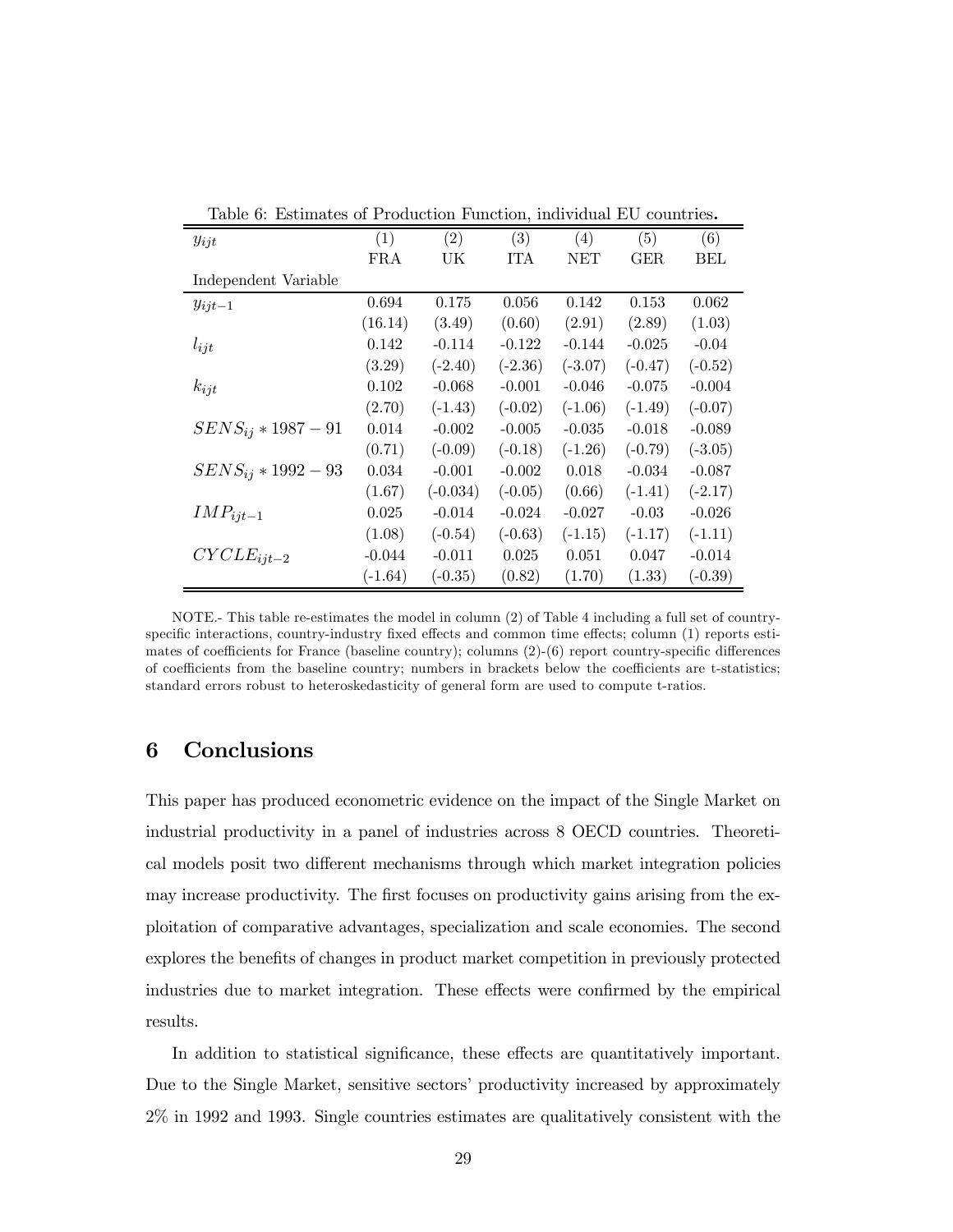overall sample, but they reveal SMP coefficients larger in magnitude.

From a methodological point of view, measuring the SMP by means of time/sector dummies is not very attractive because it captures all factors affecting productivity. In other words, one cannot be certain if and to what extent they capture SMP effects. However, since the main results have been confirmed for a number of EU countries, they can be considered quite robust. In addition, these estimates are robust to a variety of tests including econometric techniques, alternative specifications and measuring inputs in different ways.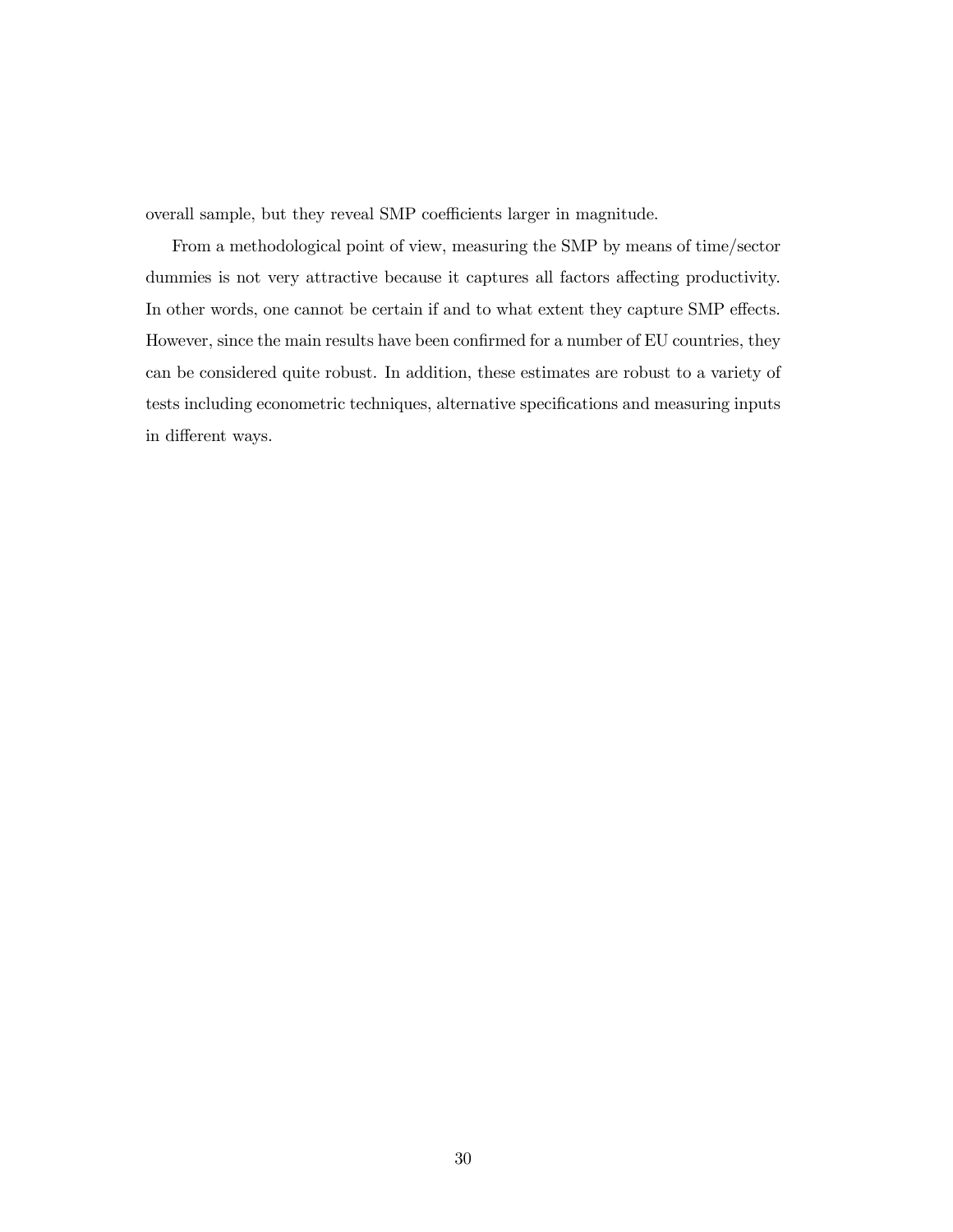# A Appendix

#### A.1 Data sources

The data set has been constructed by combining several sources.

OECD Structural Analysis (STAN): data on real value added, nominal gross fixed capital formation, employment, labour compensation and trade flows. These data are available for 22 countries and 49 manufacturing industries. The industrial classification used is the International Standard Industrial Classification (ISIC). Information is available for the period 1970-1995. However, missing values for a number of countries and/or industries during the final two years mean that the regression sample is constrained to 1970-93.

OECD International Sectoral Database (ISDB): data on real value added, real capital stock, employment, worked hours, and share of labour compensation in value added. These data are available for the 12 OECD countries and 15 industries. The same ISIC classification is used as in the STAN data. Information is available for the period 1970-1996. However, missing values for a number of countries during the final two years mean that the regression sample is constrained to 1970-92.

United Nations General Industrial Statistics Database (UNISD): data on the numbers and wage bills of non-production and production workers 1970-90. This is a crude distinction, but is the only available consistently across a large range of industries and countries over time. It has been analyzed extensively by other authors (e.g. Berman, Bound and Machin, 1998) who have found the occupational split highly correlated with alternative measures of human capital (such as education). The industrial classification is again the ISIC as in the STAN/ISDB data. Information is available for the following countries: Canada, Denmark, Finland, Japan, Sweden, United Kingdom, and the United States. For all other countries, the mean employment and wage bill shares across countries in a particular industry and year are used.

#### A.2 Input measurement

Capital When not available from the ISDB, capital stock was computed from the investment data, by applying a perpetual inventory procedure with a depreciation of 6% per annum for all years following the first year for which data were available:

$$
P_{t}^{I} K_{t} = (1-\delta) P_{t-1}^{I} K_{t-1} \left( \frac{P_{t}^{I}}{P_{t-1}^{I}} \right) + P_{t}^{I} I_{t}
$$

where  $K_t$  denotes capital stock,  $P_t^I$  denotes price of investment goods,  $I_t$  real investment and  $\delta$  depreciation rate. Initial year stocks assumed a presample investment growth rate of 5 %. Data are National Accounts compatible where available, otherwise OECD estimates are made.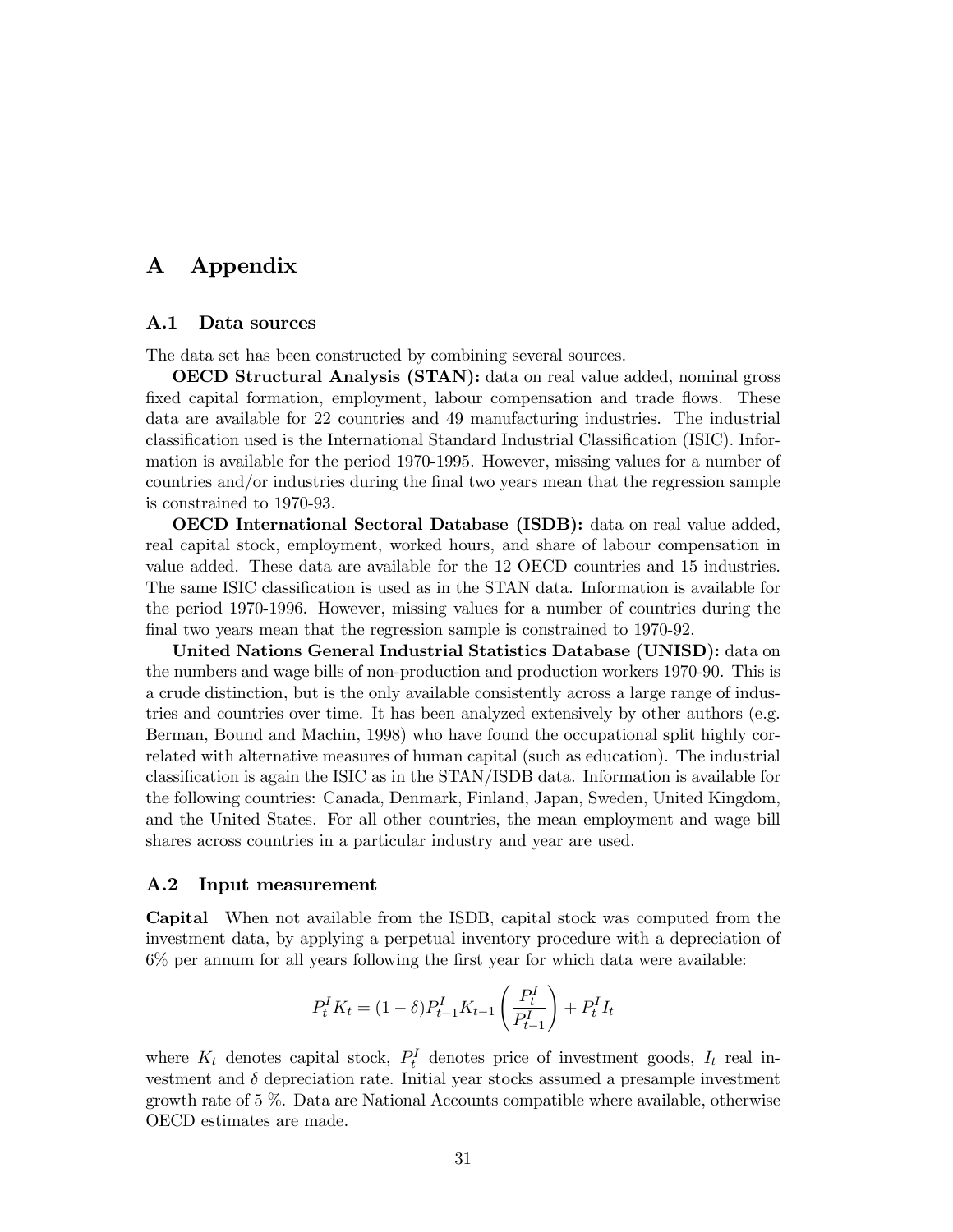Employment The measure of labour input in the empirical analysis has been corrected in various ways. The baseline measure is given by numbers employed in industry j in country i. This is then adjusted by average annual hours actually worked per person in employment (from the ISDB). This is an economy-wide adjustment. The third measure of labour input controls for differences in the quality of labour inputs. Employment in each country-industry-year is sub-divided into the number of production and non-production workers using the UN data on the proportion of each category of worker. Following Harrigan (1998), aggregate labour input can be expressed as a translog index of the two types of labour,

$$
L_{ijt} = (h_{ijt})^{s_{ijt}} \cdot (u_{ijt})^{1-s_{ijt}}
$$

where  $h_{ijt}$  denotes the number of non-production workers,  $u_{ijt}$  denotes the number of production workers, and  $s_{ijt}$  is the share of non-production workers in the wage bill. In making this adjustment, country-industry data on  $h_{ijt}$  and  $s_{ijt}$  are used where available (Canada, Denmark, Finland, Japan, Sweden, United Kingdom, and the United States) and mean values of  $h_{ijt}$  and  $s_{ijt}$  across these countries in each industry where not available. In addition, data after 1991 are obtained as extrapolations forward in time.

Some descriptive statistics of the variables used in estimation over the period 1970- 93 are shown in Table A1.

| country and schsiterity to sivil in sciedud years |       |                  |       |                         |  |  |  |  |
|---------------------------------------------------|-------|------------------|-------|-------------------------|--|--|--|--|
|                                                   |       | ${\bf E}{\bf U}$ |       | Japan and USA           |  |  |  |  |
|                                                   | 70-86 | 87-91            | 92-93 | 87-91<br>92-93<br>70-86 |  |  |  |  |
| Value Added                                       |       |                  |       |                         |  |  |  |  |
| Sensitive Sectors                                 | 21.39 | 21.55            | 21.55 | 23.15<br>23.04<br>23.15 |  |  |  |  |
|                                                   | 1.50  | 1.55             | 1.61  | 1.24<br>1.50<br>1.53    |  |  |  |  |
| Other Sectors                                     | 22.75 | 22.89            | 22.96 | 24.07<br>24.49<br>24.54 |  |  |  |  |
|                                                   | 1.44  | 1.40             | 1.51  | 1.33<br>1.34<br>1.33    |  |  |  |  |
| Employment                                        |       |                  |       |                         |  |  |  |  |
| Sensitive Sectors                                 | 11.22 | 11.04            | 11.0  | 12.46<br>12.69<br>12.47 |  |  |  |  |
|                                                   | 1.46  | 1.49             | 1.56  | 1.23<br>1.45<br>1.44    |  |  |  |  |
| Other Sectors                                     | 12.36 | 12.19            | 12.17 | 13.6<br>13.60<br>13.60  |  |  |  |  |
|                                                   | 1.58  | 1.58             | 1.63  | 1.48<br>1.47<br>1.43    |  |  |  |  |
| Capital                                           |       |                  |       |                         |  |  |  |  |
| Sensitive Sectors                                 | 21.57 | 21.84            | 21.99 | 23.22<br>23.44<br>23.57 |  |  |  |  |
|                                                   | 1.61  | 1.63             | 1.68  | 1.67<br>1.46<br>1.69    |  |  |  |  |
| Other Sectors                                     | 23.39 | 23.58            | 23.82 | 25.14<br>25.29<br>24.64 |  |  |  |  |
|                                                   | 1.49  | 1.41             | 1.46  | 1.26<br>1.35<br>1.27    |  |  |  |  |

Table A1: Mean annual growth rates of value added, employment and capital by country and sensitivity to SMP in selected years

NOTE.- All variables are expressed in logs; Sensitive Sectors include ISIC 3130, 3522, 3832+383X, 3841, 3842 (excluding the Netherlands), 3850, ISIC 3140 and 3690 for Germany, ISIC 3844 for Italy and ISIC 3849 for the UK; Other Sectors include all the others; standard deviations in italics below means.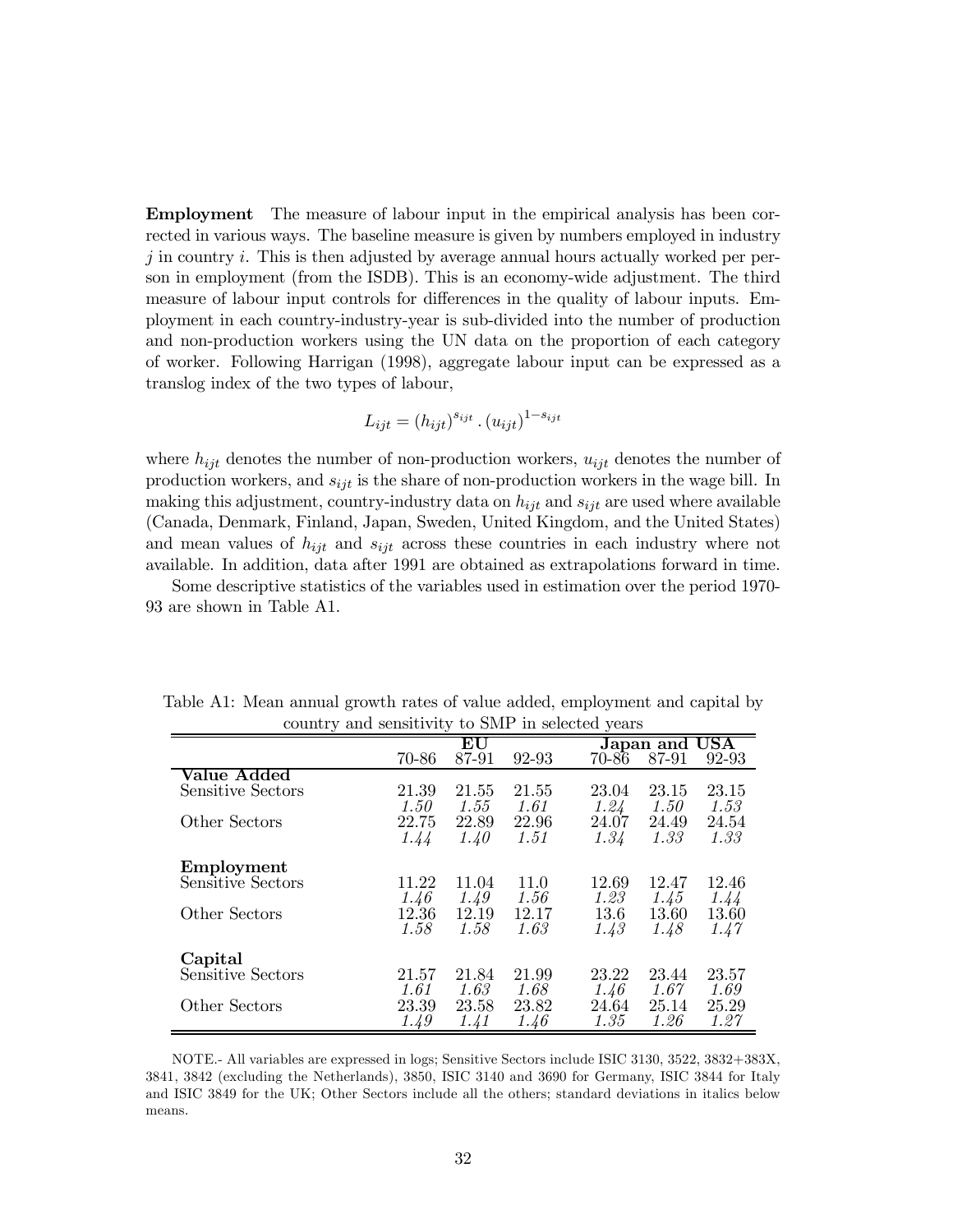#### A.3 Transcendental logarithmic production functions

The transcendental logarithmic production function (translog) can be interpreted as a second order approximation to an unknown functional form<sup>29</sup>. Starting from a generic functional form  $\ln Y = f(\ln X_1, ..., \ln X_k)$ , it can be derived by expanding this function in a second-order Taylor series around the point  $\mathbf{x} = \begin{bmatrix} 1, 1, ..., 1 \end{bmatrix}$  so that at the expansion point, the log of each variable is a convenient zero. Then,

$$
\ln Y = f(0) + \sum_{k=1}^{K} \left[ \partial f(.) / \partial \ln X_k \right]_{|\ln x = 0} \ln X_k
$$
\n
$$
+ \frac{1}{2} \sum_{k=1}^{K} \sum_{l=1}^{K} \left[ \partial^2 f(.) / \partial \ln X_l \partial \ln X_k \right]_{|\ln x = 0} \ln X_k \ln X_l + \epsilon.
$$
\n(A1)

The disturbance  $\epsilon$  in this model is assumed to embody the familiar factors and the error of approximation to the unknown function. Since the function and its derivatives evaluated at the fixed value 0 are all constants, they can be interpreted as the coefficients,

$$
\ln y = \beta_0 + \sum_{k=1}^{K} \beta_k \ln X_k + \frac{1}{2} \sum_{k=1}^{K} \sum_{l=1}^{K} \gamma_{kl} \ln X_k \ln X_l + \epsilon.
$$
 (A2)

Among the interesting features of this formulation is that the log-linear model is a special case,  $\gamma_{kl} = 0$ . Then, the model estimated in column 4 of Table 4 takes the form

$$
\ln Y_{ijt} = \beta_0 + \beta_1 \ln Y_{ijt-1} + \beta_2 \ln L_{ijt} + \beta_3 \ln K_{ijt} \n+ \beta_4 (\ln Y_{ijt-1})^2 / 2 + \beta_5 (\ln L_{ijt})^2 / 2 + \beta_6 (\ln K_{ijt})^2 / 2 \n+ \beta_7 \ln Y_{ijt-1} \ln L_{ijt} + \beta_8 \ln Y_{ijt-1} \ln K_{ijt} \n+ \beta_9 \ln K_{ijt} \ln L_{ijt} + \mathbf{X}_t \delta + \epsilon_{ijt}.
$$
\n(A3)

In the translog model the estimated output elasticities with respect to lagged output, labour and capital are, omitting the subscripts, respectively,

$$
\frac{\partial \ln Y}{\partial \ln Y_{-1}} = \beta_1 + \beta_4 \ln Y_{-1} + \beta_7 \ln L + \beta_8 \ln K
$$
  

$$
\frac{\partial \ln Y}{\partial \ln L} = \beta_2 + \beta_5 \ln L + \beta_7 \ln Y_{-1} + \beta_9 \ln K
$$
  

$$
\frac{\partial \ln Y}{\partial \ln K} = \beta_3 + \beta_6 \ln K + \beta_8 \ln Y_{-1} + \beta_9 \ln L
$$

where these functions can be evaluated at the mean values for  $\ln Y_{-1}$ ,  $\ln L$  and  $\ln K$ (this is the procedure followed in Table 4, column 4).The estimated variance-covariance

 $29$  See Berndt and Christensen  $(1973)$ .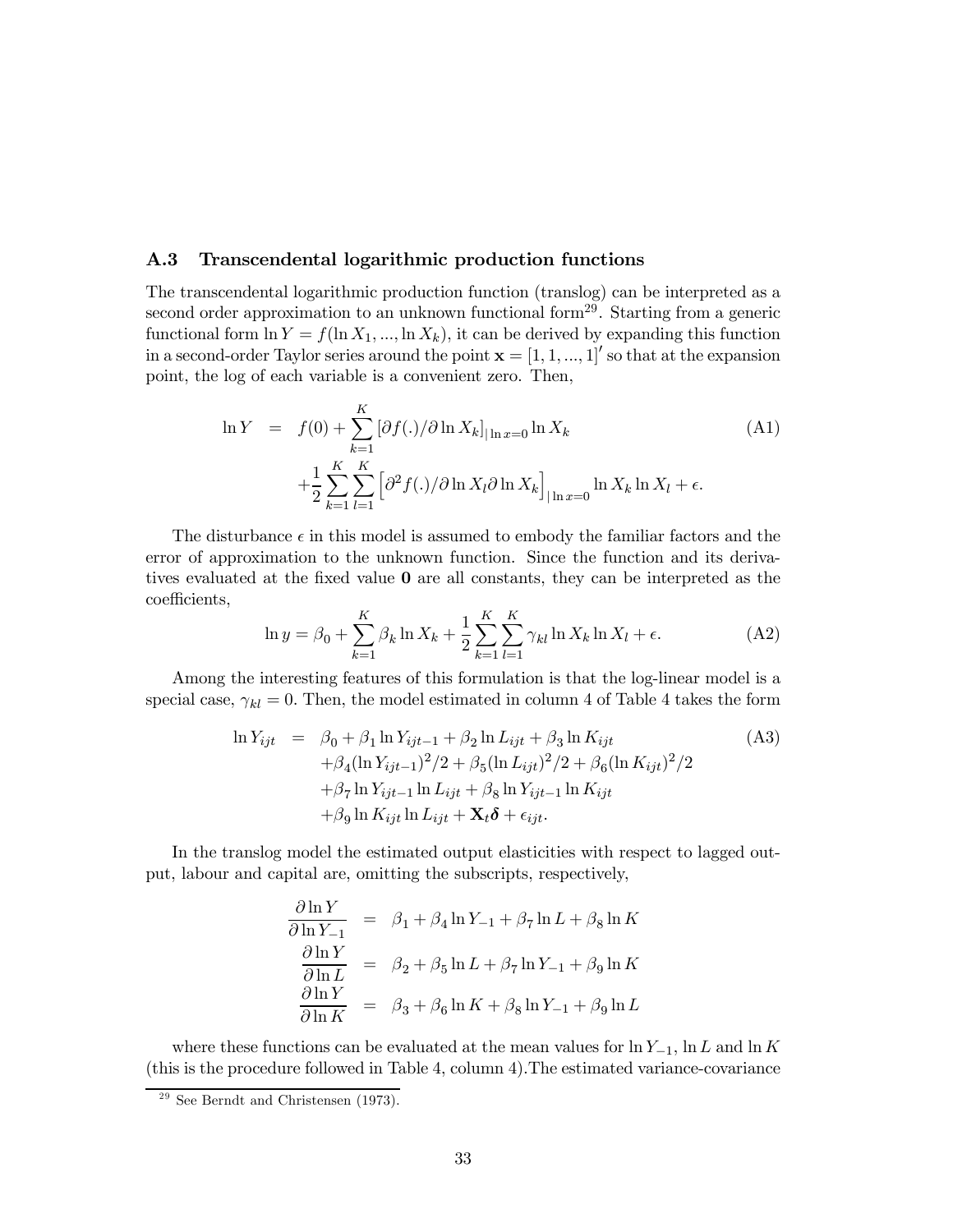matrix of these linear combinations of the within group estimates can be computed, as

$$
\mathbf{W}(Est. Var[\mathbf{b}])\mathbf{W}' \tag{A4}
$$

where the weight matrix  $\mathbf{W}$  is given by

$$
\left[\begin{array}{cccccc} 1 & 0 & 0 & \ln Y_{-1} & 0 & 0 & \ln L & \ln K & 0 \\ 0 & 1 & 0 & 0 & \ln L & 0 & \ln Y_{-1} & 0 & \ln K \\ 0 & 0 & 1 & 0 & 0 & \ln K & 0 & \ln Y_{-1} & \ln L \end{array}\right].
$$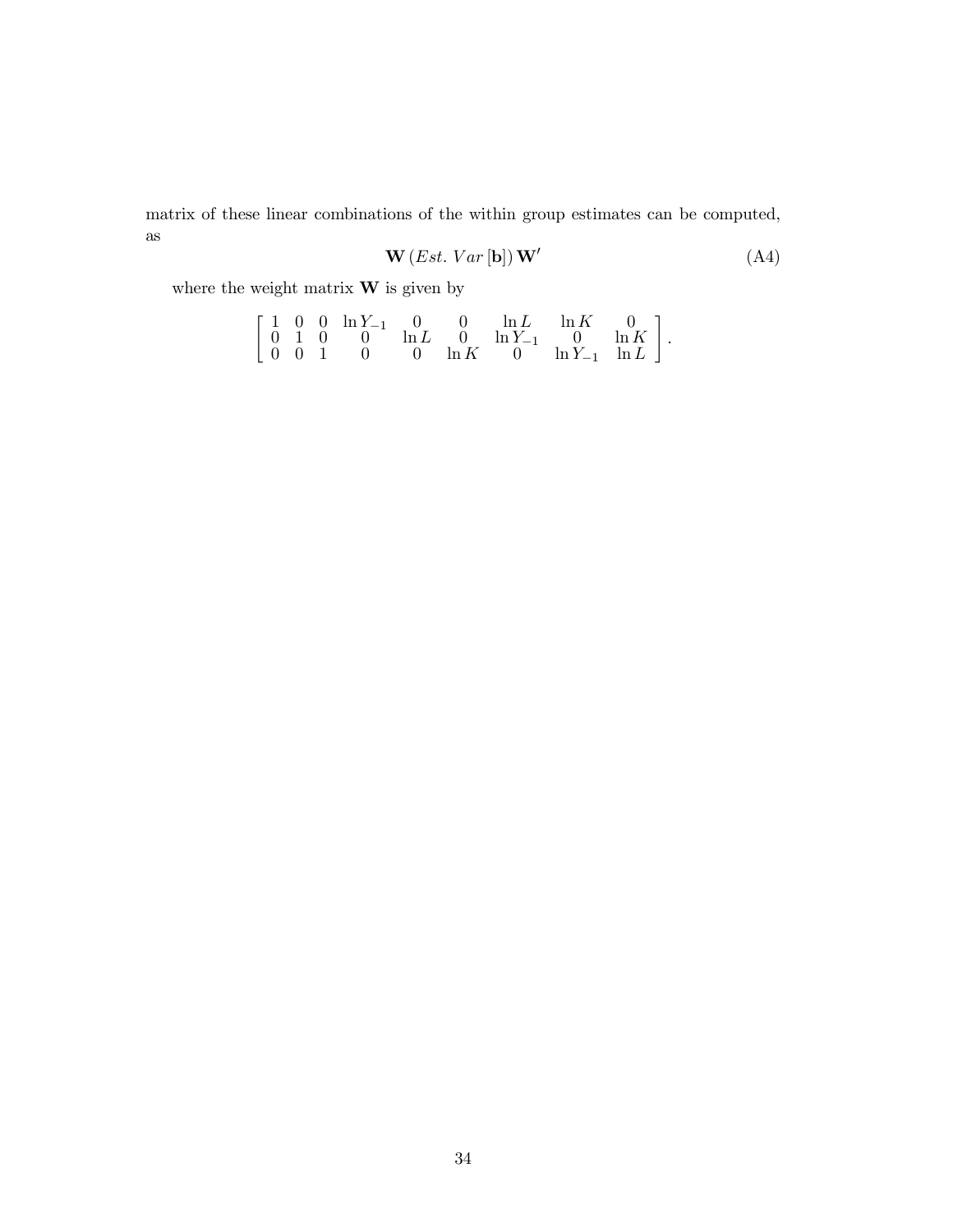# References

- [1] Aigner, D, Lovell, C and P Schmidt (1977), "Formulation and Estimation of Stochastic Frontier Production Function Models", Journal of Econometrics, 58.
- [2] Allen, and al. (1998), "The competition effects of the Single Market in Europe", Economic Policy.
- [3] Arellano, M and S Bond (1991), "Some tests of Specification for Panel Data: Monte Carlo Evidence and an Application to Employment Equations.", Review of Economic Studies.
- [4] Arellano, M and S Bond (1998), "Dynamic Panel Data Estimation Using DPD98 For Gauss: A Guide For Users", University of Oxford, mimeo.
- [5] Arrows, K (1962), "Economic Welfare and the allocation of resources for inventions", in R. Nelson (ed.), The Rate and Direction of Inventive Activity, Princeton University Press, Princeton, NJ.
- [6] Bain, J (1956), Barriers to New Competition, Cambridge, MA: Harvard University Press.
- [7] Baltagi, B (1995), Econometric Analysis of Panel Data, John Wiley and sons.
- [8] Berndt, E and L Christensen (1973), "The Translog Function and the Substitution of Equipment, Structures, and Labor in U.S. Manufacturing, 1929-1968", Journal of Econometrics, 1.
- [9] Blundell R and S Bond (1998) "Initial Conditions and Moment Restrictions in Dynamic Panel Data Models", Journal of Econometrics, 87.
- [10] Blundell R and S Bond (1999) "GMM Estimation with Persistent Panel Data: An Application to Production Functions", IFS Working Paper n. W99/4.
- [11] Blundell, R, Griffith, R and Van Reenen J (1999), "Market Share, Market Value and Innovation in a Panel of British Manufacturing Firms", Review of Economic Studies, 66.
- [12] Bottasso, A and A Sembenelli (1998), "Market Power, Productivity and the EU Single Market Program: Evidence from a Panel of Italian Firms", FEM Working Paper.
- [13] Buigues, P et al. (1990), "The impact of the Internal Market by Industrial Sector: The Challenge for Member States", European Economy, Special Issue.
- [14] Caves, D W, Christensen L R and W E Diewert (1982), "Multilateral Comparisons of Output, Input, and Productivity Using Superlative Index Numbers", The Economic Journal, 92.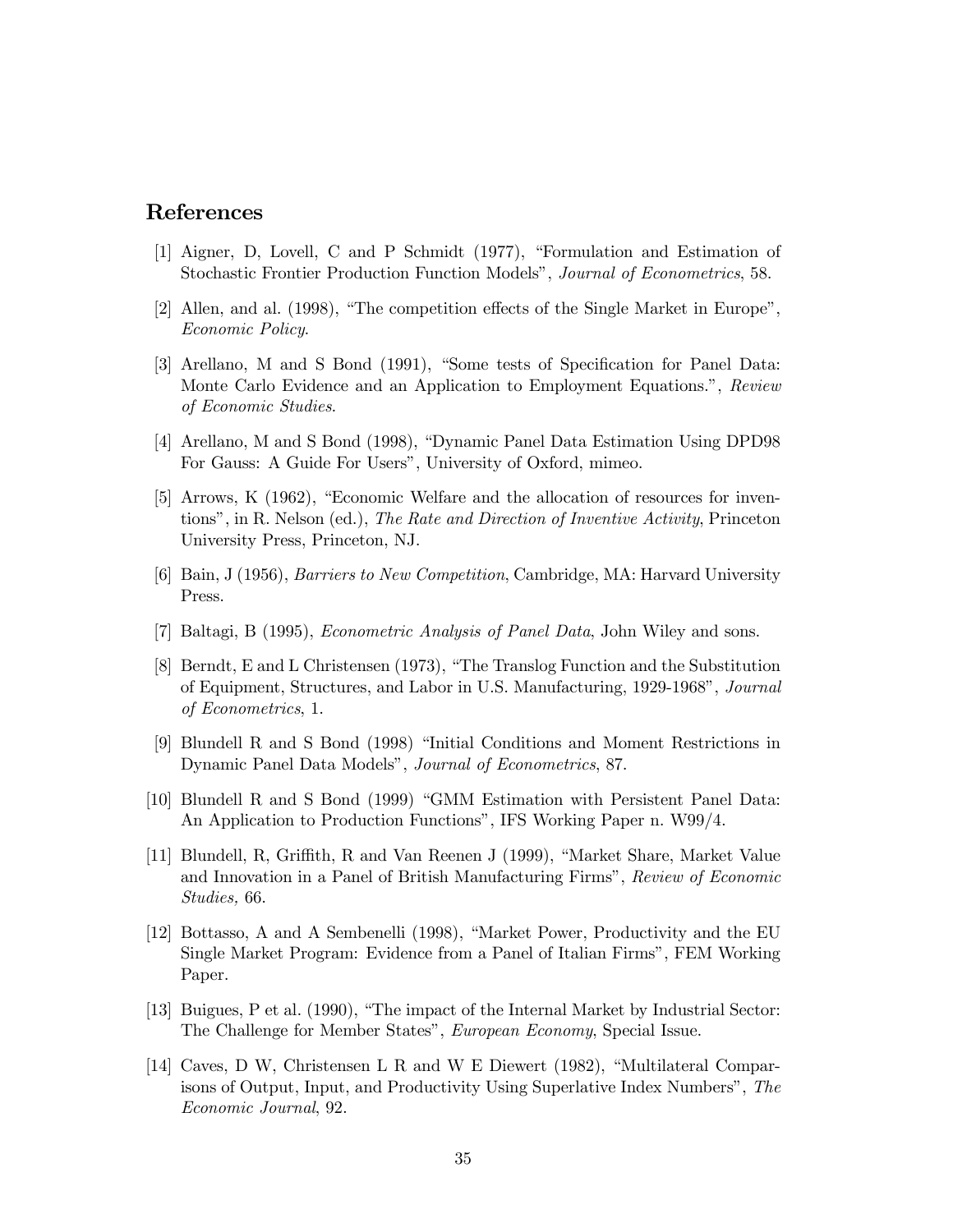- [15] Caves, R and D Barton, (1990), *Efficiency in US Manufacturing Industries*, MIT Press, Cambridge, Mass.
- [16] Caves, R et al. (1992), Industrial Efficiency in Six Nations, MIT Press, Cambridge, Mass.
- [17] Cecchini, P, M Catinat and A Jacquemin (1988), The Benefits of a Single Market, Aldershot: Wildwood House.
- [18] Coe, D and E Helpman (1995), "International R&D Spillovers", *European Eco*nomic Review, 39.
- [19] Coe, D, Helpman, E and Hoffmaister (1997), "North-South R&D Spillovers", Economic Journal, 107.
- [20] Christensen, L, Jorgenson D and J Lau (1973), "Trascendental Logarithmic Production Frontiers", Review of Economics and Statistics, 55.
- [21] Dasgupta, P and J Stiglitz (1980), "Industrial Structure and the Nature of Innovative Activity," The Economic Journal, 90.
- [22] Davies, S W and B Lyons (1996), Industrial Organization in European Union, Oxford: Clarendon Press.
- [23] Dickens, W, and L Katz (1987), "Inter-Industry Wage Differences and Industry Characteristics", in Unemployment and the Structure of Labor Markets, edited by K. Lang and J. Leonard, Blackwell, New York.
- [24] European Commission (1996), "Economic Evaluation of the Single Market", European Economy, Reports and Studies.
- [25] Gerosky, P (1990) "Innovation, Technological Opportunity, and Market Structure", Oxford Economic Papers, 42.
- [26] Green, W H (1997), Econometric Analysis, Prentice-Hall International, Inc.
- [27] Green, A and D Mayes (1991) "Technical Inefficiency in Manufacturing Industries", Economic Journal 101.
- [28] Griffith, R, (2001), "Product Market Competition, Efficiency and Agency Costs: An Empirical Analysis" IFS Working Paper 01/12.
- [29] Griffith, R, S Redding and J Van Reenen (2000), "Mapping the Two Faces of R&D:Productivity Growth in a Panel OECD Industries", IFS Working Paper 02/00.
- [30] Griliches, Z (1986), "Productivity, R & D, and the Basic Research at the Firm Level in the 1970's", American Economic Review, 76.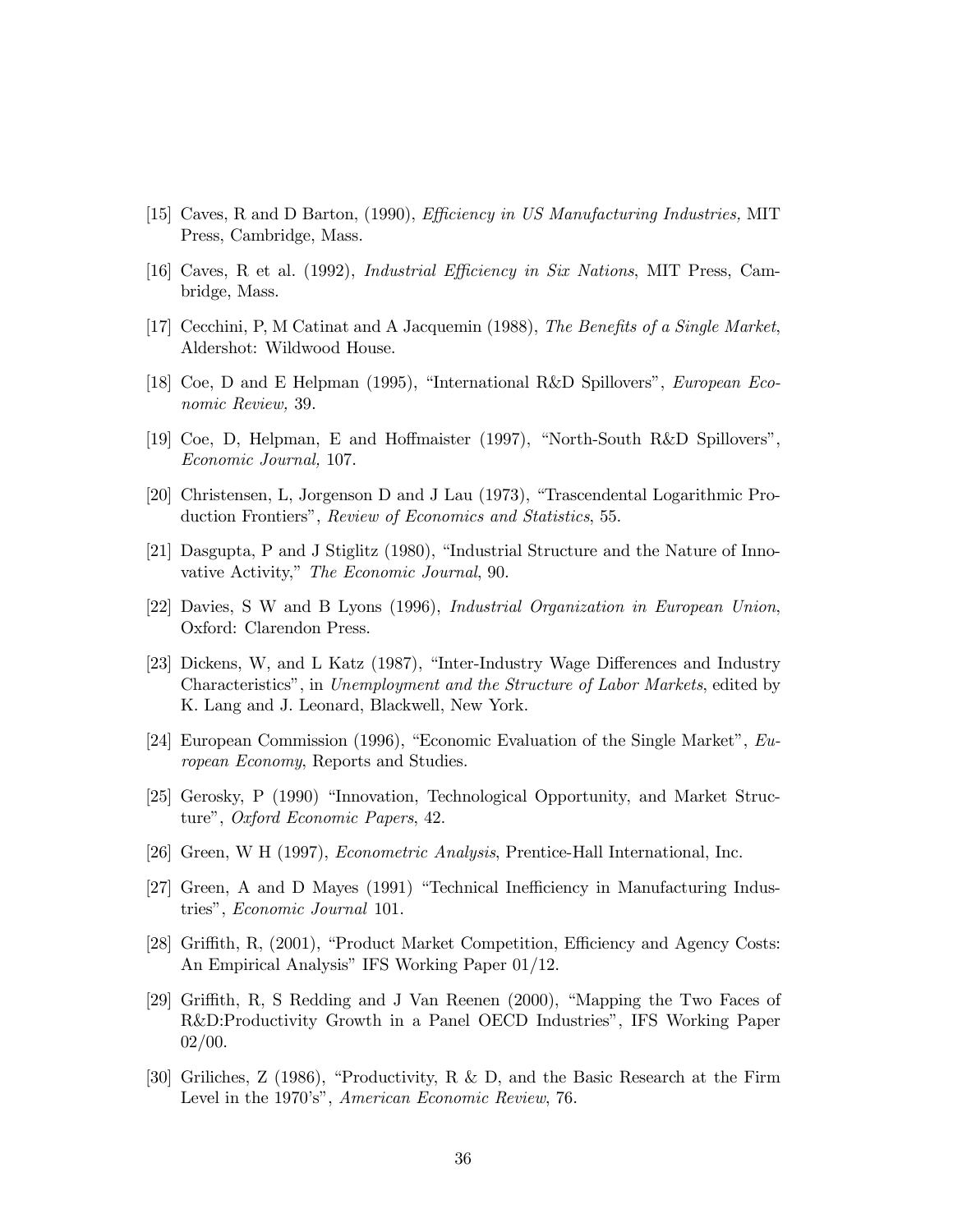- [31] Griliches, Z and H Regev (1995), "Firm productivity in Israeli industry 1979- 1988", Journal of Econometrics, 65.
- [32] Hart, O (1983), "The Market Mechanism as an Incentive Scheme", Bell Journal of Economics, 14.
- [33] Hart, O (1987), Comment to "Corporate Governance and Market Structure", in Economic Policy in Theory and Practice, edited by A Razin and E Sadka, Macmillan, London.
- [34] Haskel, J "Imperfect Competition, Work Practises and Productivity Growth", Manuscript, Department of Economics, Queen Mary and Westfield College, London.
- [35] Hock, I (1962), "Estimating of Production Function Parameters Combining Time-Series and Cross-section Data", Econometrica 30.
- [36] Holmstrom, B (1982a), "Managerial Incentive Problems-a Dynamic Perspective", in Essays in Economics and Management in Honor of Lars Wahlbeck, Swedish School of Economics, Helsinki.
- [37] Holmstrom, B (1982b), "Moral Hazard in Teams", Bell Journal of Economics, 13.
- [38] Horn, H, H Lang and S Lundgren (1994), "Competition, Long Run Contracts and Internal Inefficiencies in Firms", European Economic Review 38.
- [39] Hsiao, C (1986), Analysis of Panel Data, Econometric Society Monographs, Cambridge University Press.
- [40] Hopenhayn, H (1992) "Entry, Exit and firms dynamics in long-run equilibrium", Econometrica 60.
- [41] Jacquemin, A (1982), "Imperfect Market Structure and International Trade Some Recent Research", Kyklos, 35.
- [42] Jacquemin, A and A Sapir (1991), "Competition and imports in European Market", in Winters, L. and A. Venables (eds), European Integration: Trade and Industry, Cambridge University Press, Cambridge.
- [43] Jovanovic, B (1982), "Selection and the Evolution of Industry", Econometrica 50, May.
- [44] Keller, W (1997) "Are International Spillovers Trade-related? Analyzing Spillovers among Randomly Matched Trade Partners", European Economic Review, 42.
- [45] Keller, W (1999) "How Trade Patterns and Technology Flows Affect Productivity Growth", NBER Working Paper 6990.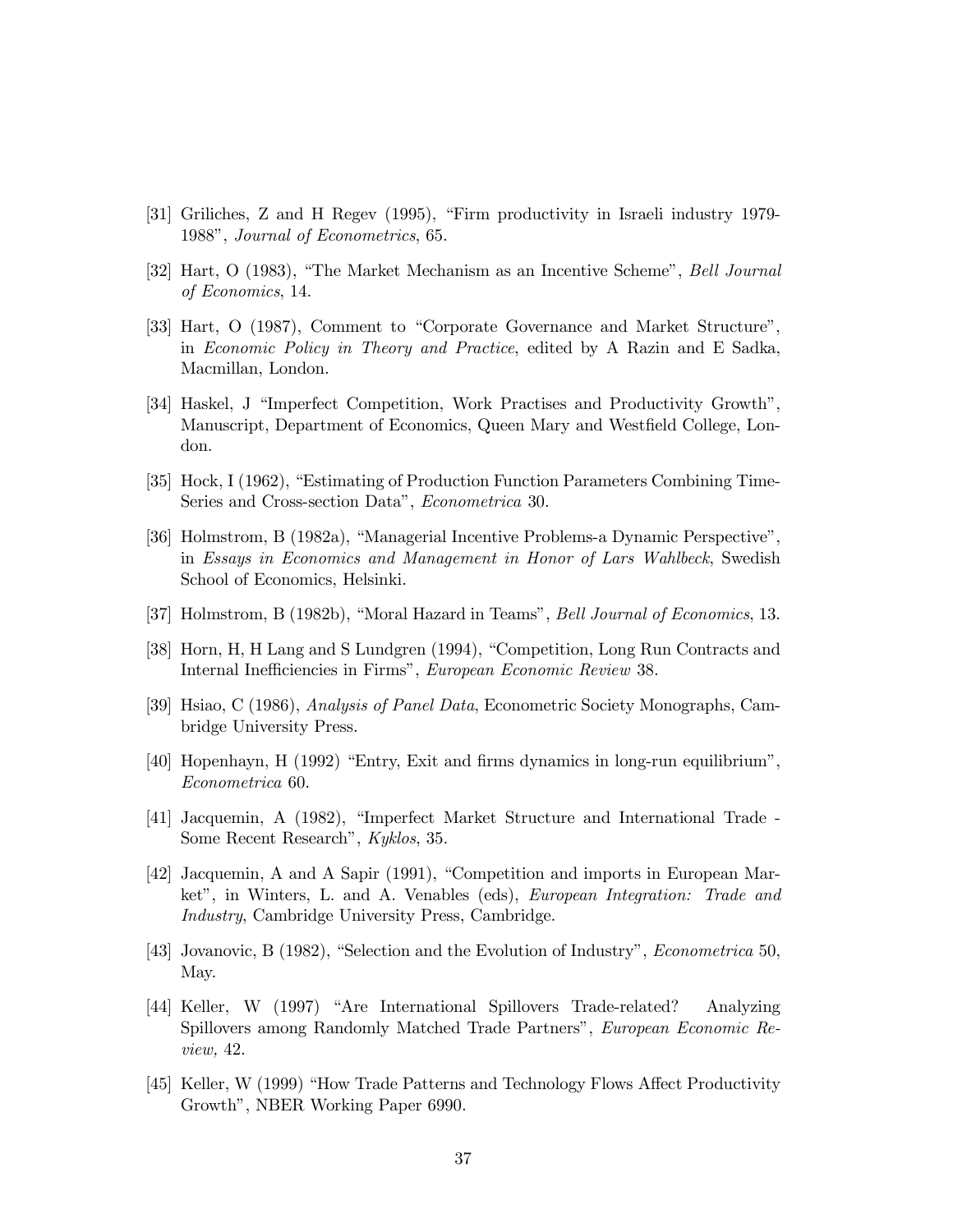- [46] Krugman, P and A Venables (1993), "Integration, specialization and adjustment", CEPR Discussion paper N. 886, CEPR, London.
- [47] Levinsohn, J (1993), "Testing the import-as-market-discipline hypothesis", Journal of International Economics 35.
- [48] Levinsohn, J and A Petrin (1999), "When Industries Become more Productive, Do Firms? Investigating Productivity Dynamics", NBER Working Paper n. 6893.
- [49] London Economics (1996), Single Market review 1996: Competition issues, European Commission.
- [50] Martin, S (1993), "Endogenous Firm Efficiency in a Cournot Principal-Agent Model", Journal of Economic Theory 59.
- [51] Mookherjee, D (1984), "Optimal Incentive Schemes with Many Agents", Review of Economic Studies, 51.
- [52] Mundlack, Y (1961), "Empirical Production Function Free of Management Bias", Journal of Farm Economics 43.
- [53] Nalebuff, B and J Stiglitz (1983), "Prizes and Incentives: Toward a General Theory of Compensation and Competition", *Bell Journal of Economics*, 14.
- [54] Nerlove, M (1965), Estimation and Identification of Cobb-Douglas Production Functions, Rand McNally, Chicago.
- [55] Nickell, S (1981), "Biases in dynamic models with fixed effects", Econometrica 49.
- [56] Nickell, S (1995) The performance of companies: the relationship between the external environment, management strategies and corporate performance, Blackwell, Cambridge MA.
- [57] Nickell, S (1996), "Competition and Corporate Performance", Journal of Political Economy, 104.
- [58] Nickell, S, S Wadhwani and M Wall, (1992), "Productivity Growth in U. K. Companies 1975-1986", European Economic Review 36.
- [59] Nickell, S, Nicolitsas, D and N Dryden (1997), "What makes firms perform well?", European Economic Review, 41.
- [60] Olson, J, Schmidt, P and D Waldman (1980), "A Monte Carlo Study of Estimators of Stochastic Frontier Production Function", Journal of Econometrics, 13.
- [61] Shaked, A and J Sutton (1982), "Relaxing Price Competition through Product Differentiation", Review of Economic Studies, 49.